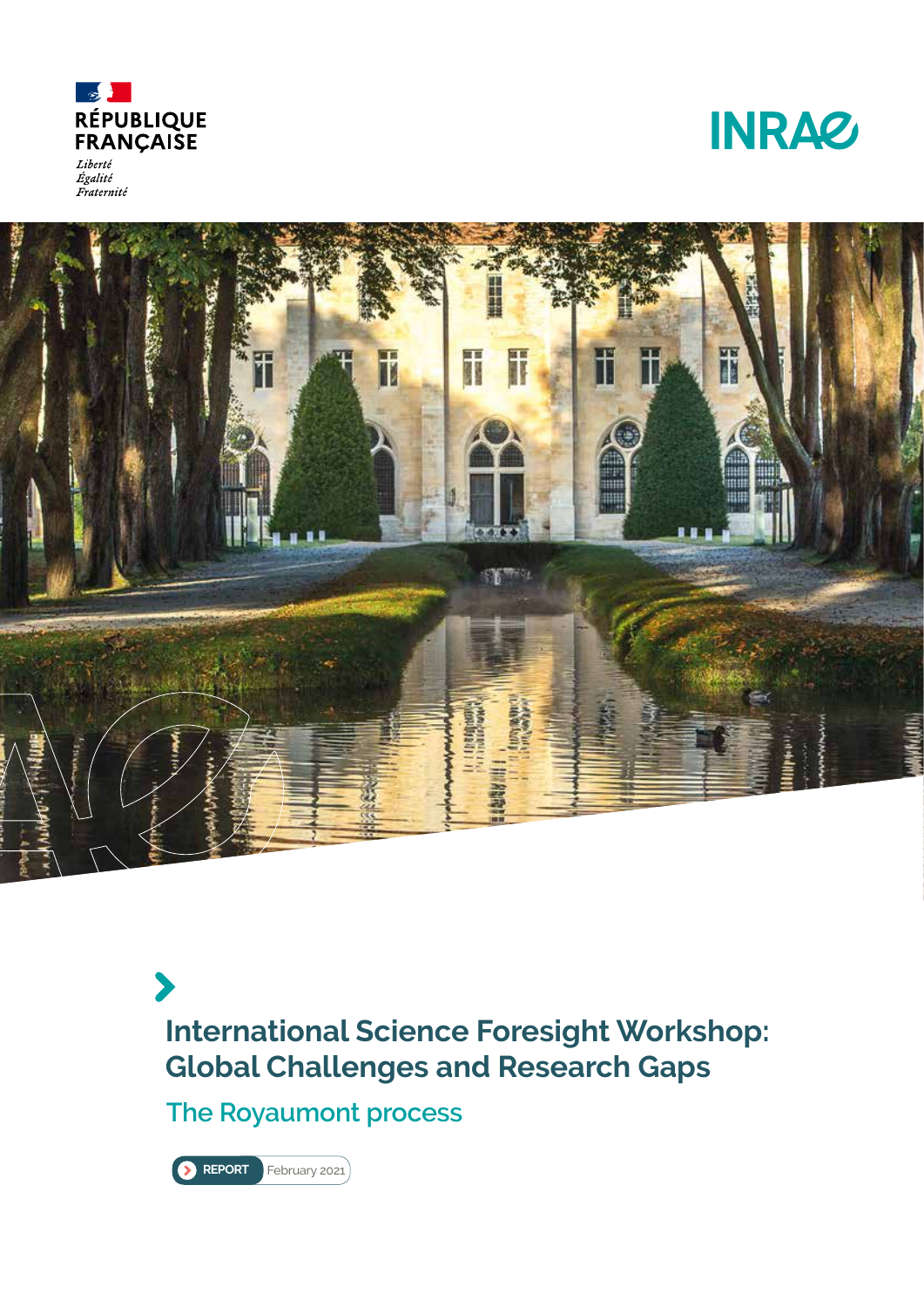$\ddot{\phantom{0}}$ 



| 1. What have we learned from international expert assessments<br>and foresight studies on grand challenges? How could assessments |  |
|-----------------------------------------------------------------------------------------------------------------------------------|--|
|                                                                                                                                   |  |
|                                                                                                                                   |  |
|                                                                                                                                   |  |
| 2. Emerging approaches for research and knowledge                                                                                 |  |
| 2.1. The need for research to address societal challenges is taken seriously                                                      |  |
|                                                                                                                                   |  |
| 3. International research cooperation delivering actionable knowledge                                                             |  |
|                                                                                                                                   |  |
| 3.2. International research co-operation on land and food systems in support of Agenda 2030 20                                    |  |
|                                                                                                                                   |  |
|                                                                                                                                   |  |



The Royaumont process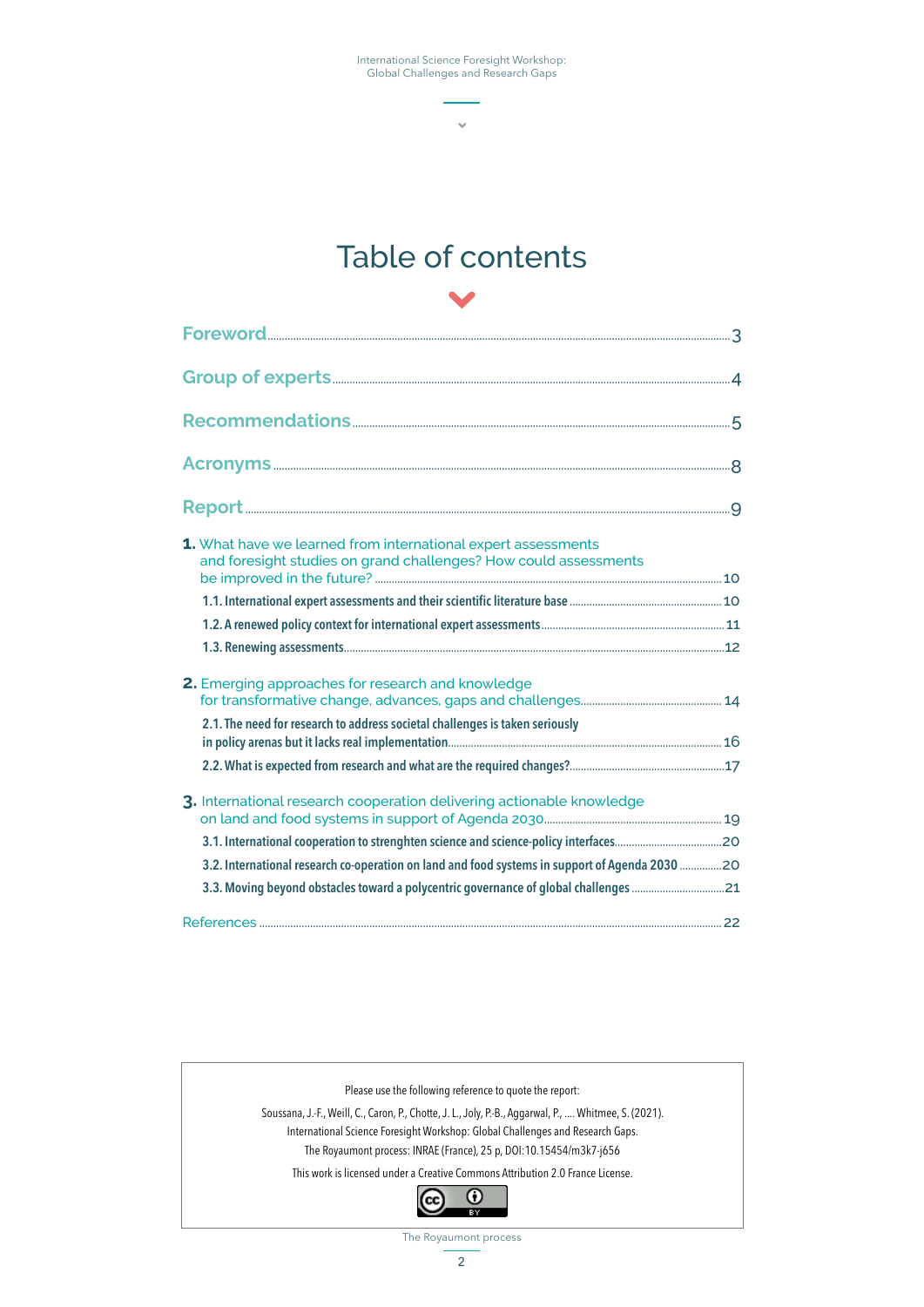

eaching the Sustainable Development Goals (SDGs), approved in New York in 2015, by 2030 in the most appropriate, inclusive and equitable way, calls for deep transformations in our societies. In particular, this will requir eaching the Sustainable Development Goals (SDGs), approved in New York in 2015, by 2030 in the most appropriate, inclusive and equitable way, calls for deep transformations in our societies. In particular, this will require addressing a number of intertwinned challenges concerning food, climate change, biodiversity, health, health, food, environmental, and socio-economic systems).

In the decade 2020-2030, it is expected that researchers, in partnership with stakeholders, policymakers and actors on the ground, will not only provide knowledge to better understand major environmental and societal issues and their implications, but also provide options to engage in deep and necessarily innovative transformations towards sustainability.

Despite ongoing efforts, in particular in the Global Sustainable Development Report (GSDR 2019), we lack a science process to deliver integrated understanding on SDGs as a nexus. Furthermore, delivering integrative and actionable knowledge (Arnott et al., 2020) to meet Agenda 2030 raises many questions: how to re-legitimate scientific knowledge and preserve scientific integrity and ethics; avoid silos; coproduce knowledge with users, and promote iterative processes to deliver knowledge addressing the diversity of contexts, uncertainties and complexity? Would this require changes in institutions, in international research cooperation and in science-policy dialogue?

To answer these important and ambitious questions, high-level international experts have been invited in April 2020 by INRAE to participate in a workshop at Royaumont Abbey near Paris, France. In the context of the COVID-19 pandemic, the workshop initially planned in April, has been postponed until September. Meanwhile, a draft position paper has been circulated among the group of experts and three online sessions have been organized on 19 June, 23 June and 9 July to address the following questions and topics respectively:

- 1. **What have we learned from international expert assessments and foresight studies on grand challenges? How could assessments be improved in the future?**
- 2. **Emerging approaches for research and knowledge for transformative change, advances, gaps and challenges**
- 3. **Defragmenting scientific landscapes and science policy arenas through international co-operation to revisit and strengthen local to global connections.**

Between April and September, the expert group was asked to review a zero order draft of a paper proposed by the Scientific Committee. A first order and a second order draft, edited by the Scientific Committee were subjected to further revisions by the expert group. Following the online and presential presentations and discussions during the Royaumont workshop (September 9-11, 2020), it was decided that the third version of this paper, although too long for publication in a multidisciplinary journal, could be published as a report including recommendations endorsed by the Scientific Committee. A shorter version will be edited and submitted for publication.

We wish you a pleasant reading of this report of the Royaumont International Science Foresight Workshop on Global Challenges and Research Gaps!

The Scientific Committee

International Science Foresight Workshop: Global Challenges and Research Gaps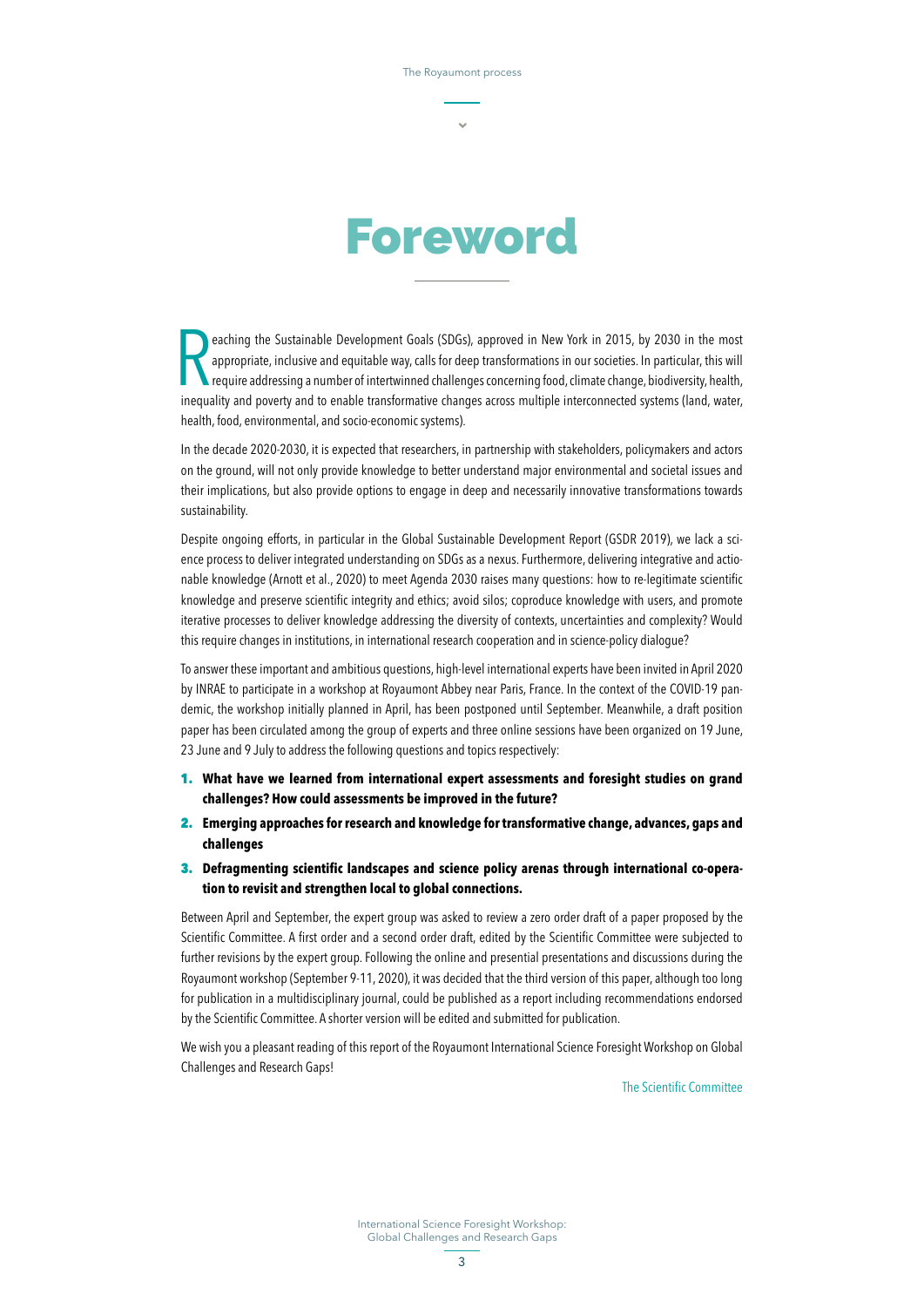# Group of experts

Names of Scientific Committee members are underlined

Dr. Pramod AGGARWAL, CIMMYT, CGIAR

Dr. Monique AXELOS, INRAE

Prof. Dr ir Imke DE BOER, Wageningen-University & Research

Dr. Thierry CAQUET, INRAE

Dr. Carole CARANTA, INRAE

Dr. Patrick CARON, University of Montpellier

Dr. Philippe CHEMINEAU, INRAE

Dr. Christine CHERBUT, INRAE

Dr. Jean-Luc CHOTTE, IRD

Dr. Mathieu DENIS, International Science Council

Prof. Jessica FANZO, John's Hopkins Berman Institute of Bioethics

Dr. Patrick FLAMMARION, INRAE

Dr. Jean-François GUÉGAN, INRAE/IRD

Dr. Christophe GOUEL, INRAE

Ségolène HALLEY DES FONTAINES, INRAE

Dr. Olivier HAMANT, INRAE

Prof. David HANNAH, University of Birmingham

Dr. Marion HETHERINGTON, University of Leeds

Dr. Christian HUYGHE, INRAE

Dr. Pierre-Benoît JOLY, INRAE

Dr. Cyril KAO, INRAE

Dr. Antoine KREMER, INRAE

Prof. Peter LANGRIDGE, The Wheat Initiative and University of Adelaide

Prof. Paul LEADLEY, University Paris-Saclay

Dr. Michael LEE, Rothamsted Research

Dr. Marcus LINDNER, European Forest Institute

Dr. Allison LOCONTO, INRAE

Dr. Mauricio Antonio LOPES, Brazilian Agricultural Research Corporation, EMBRAPA

Dr. Valérie MASSON-DELMOTTE, IPCC WG I, Co-Chair, University Paris-Saclay

Dr. Alan MATTHEWS, Trinity College

Raoul MILLE, INRAE

Prof. Robert J. NAIMAN, University of **Washington** 

Prof. Elio RIBOLI, Imperial College London

Prof. Johan SCHOT, Utrecht University

Dr. Youba SOKONA, IPCC Vice-Chair

Dr. Jean-François SOUSSANA, INRAE

Dr. Andrew STIRLING, University of Sussex

Prof. Daniel TOMÉ, INRAE

Dr. Maria-Concetta TOMEI, Italian National Research Council

Dr. Sébastien TREYER, IDDRI

Dr. Saskia VISSER, Wageningen-University & Research

Dr. Claire WEILL, INRAE

Prof. Jacques WERY, ICARDA, CGIAR

Dr. Sarah WHITMEE, Oxford University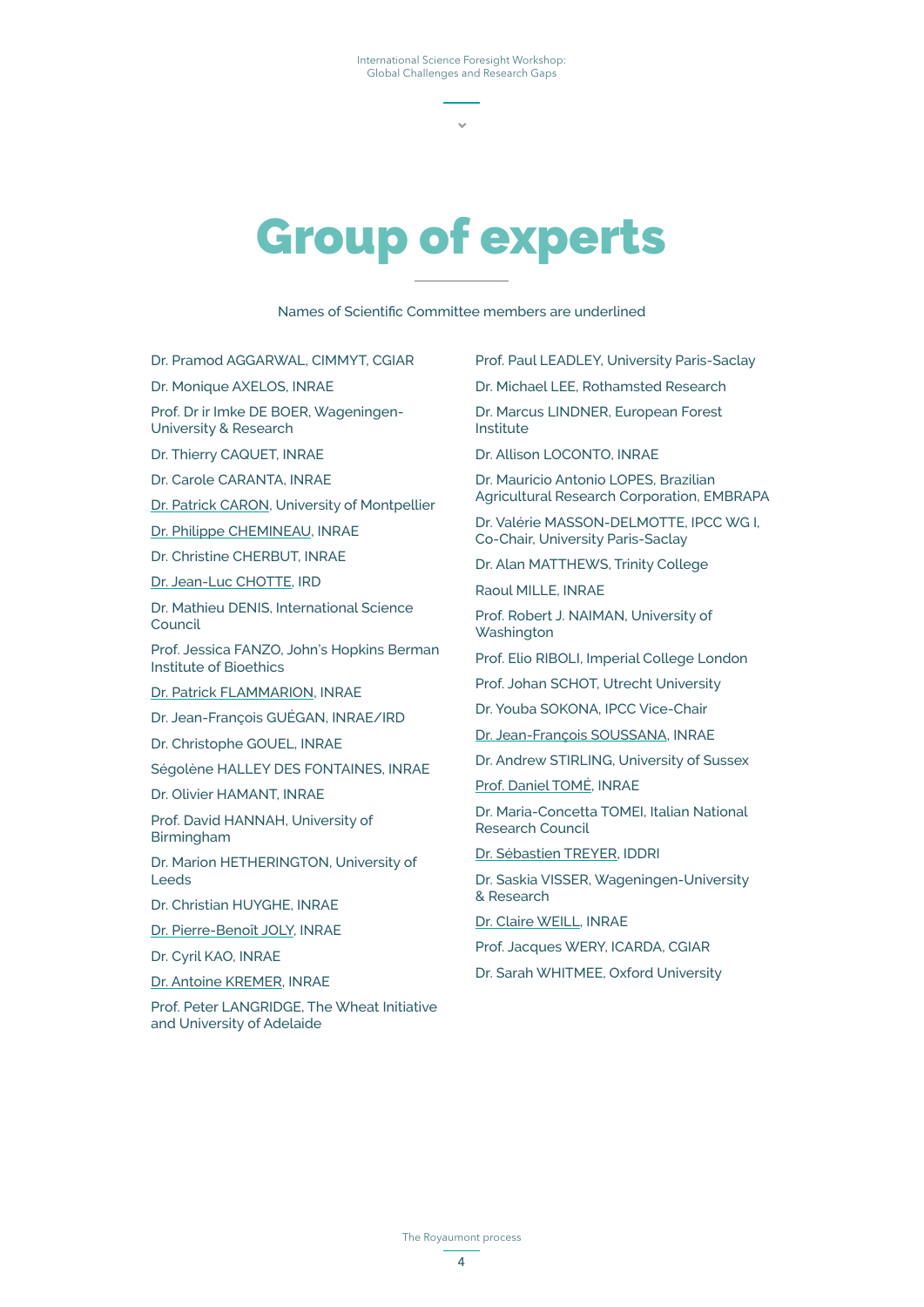## Recommendations

## **Inform Agenda 2030, transitions and transformations**

In the decade 2020-2030, it is expected that research will not only provide knowledge, but will contribute to reach the Sustainable Development Goals (SDGs) in the most appropriate, inclusive and efficient manner.

In this perspective, scientists and scientific communities have to imagine and provide a landscape of scenarios and options for the future to engage in deep and much needed innovative transformations towards sustainability. For that purpose, they have to address grand challenges – climate change, biodiversity loss, land degradation, food security, health, poverty and inequality - in a synergistic way, and to study transition and transformation pathways towards sustainability at a range of nested scales, from local to global.

These goals imply to better qualify and quantify sustainability by studying, for a comprehensive set of SDGs, synergies and trade-offs across integrative options of sustainable land management, on the one hand, and of food systems transitions, on the other hand. Moreover, options fitted to contrasted regional and local contexts, as well as adverse effects and risks associated to transitions must be better studied and specified.

Transformations are essentially bottom up, while socio-economic pathways and integrative assessment models start with assumptions at global scale. Transformations of socio-technical processes, including the development and networking of niches and the effects of systemic lock-ins, have to be better understood and integrated into the design of scenarios and pathways at global scale.

To cope with this increasingly complex and uncertain international context and to answer the urgency of the situation (recognized on 12 december 2020 by the UN Secretary General António Guterres, as a state of climate emergency) international assessments in their current format need to evolve, or to be complemented, to address issues such as:

*i/* Accounting for even greater uncertainties over the coming decades than assumed so far, including tipping points, low probability and high impact events, as well as a broader range of economic scenarios (including possible economic contraction);

- **ii/** Assessing combinations of integrative response options that could allow reaching several SDG targets at a time. To this end, a back-casting approach could be used by filtering combination of response options to current and future challenges that would allow meeting multiple SDG targets.
- **iii**/This type of assessment could be developed starting with global scale, but also benefiting from bottom-up studies involving stakeholders, and assessing transformation pathways in contrasted countries and regions.

## **Improve the evidence-based dialogue across scales**

Lessons from the dynamics of local innovations in initiating and pursuing transitions, must be integrated in the depiction of local, national, regional and global trajectories. For that purpose, the dialogue between place-based innovation approaches for transformative change and tests of the adequacy between local/ national transition pathways and global (e.g. environmental, social, One Health) ambition has to be organized.

In particular, to improve modelling and foresight on intertwinned challenges, interdisciplinarity, transparency in model design, access to data along FAIR principles<sup>1</sup> and an exploration of the sustainability space without a priori are necessary. This includes the exploration of factors related to population, diets, land use, production modes, trade rules and exchanges modalities; and of uncertainties of all kinds.

## **Enable conditions for the production of actionable knowledge to engage in deep transformations at scale**

The strategy requires to develop experimentations and iterative processes for the design and deployment of place-based solutions supported by relevant and coherent policies and measures allowing transformations to take place at scale in a long term perspective.

**<sup>1.</sup>** Findability, Accessibility, Interoperability, and Reuse of digital assets.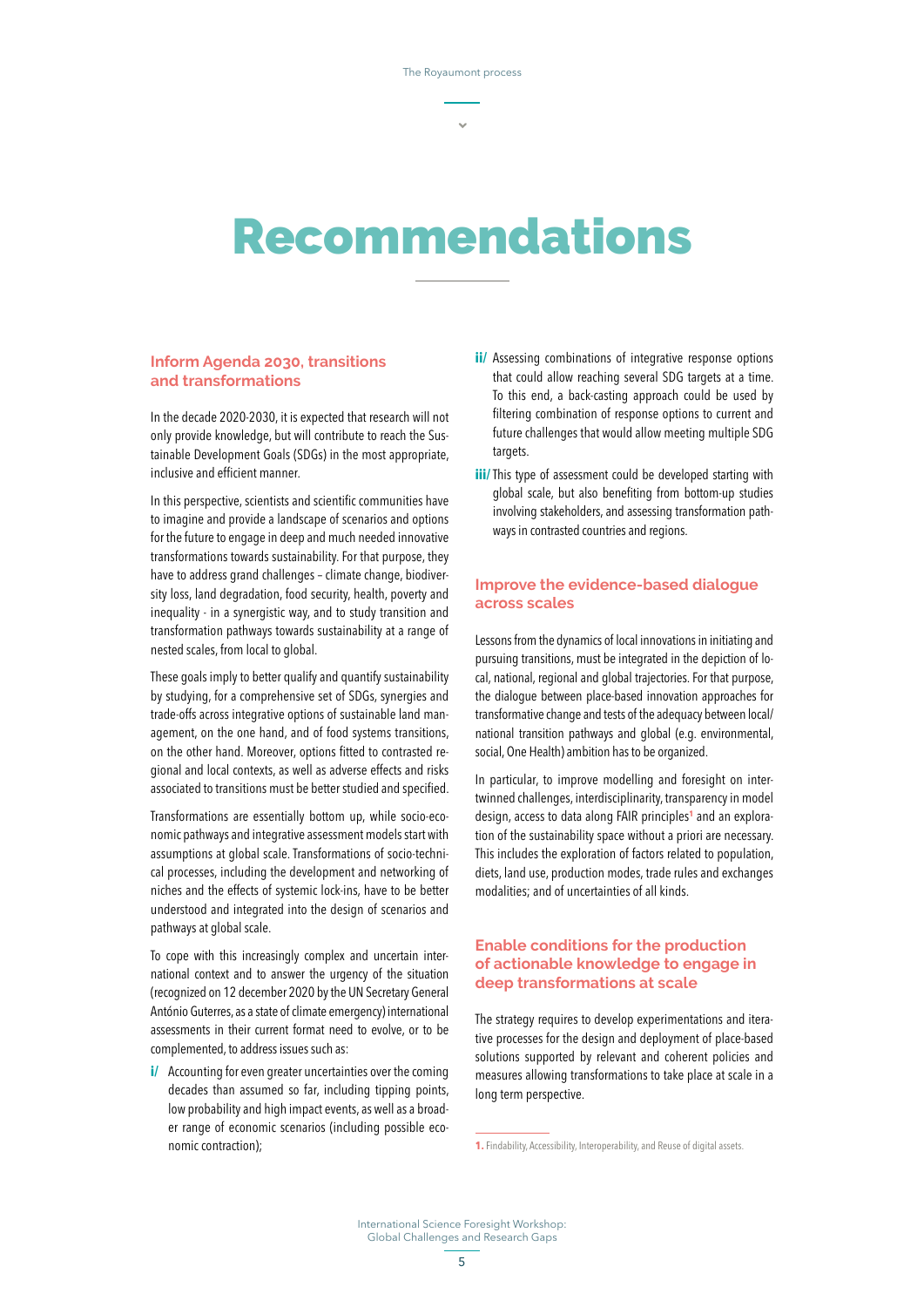To allow and support first experimentations, and second the deployment of mature projects on the ground in a coherent manner and above critical scales, in order to initiate transitions, funding agencies and research organizations have to develop new evaluation criteria and operation modes as well as promoting a culture of impact. They also have to consider themselves no more as 'starting points' for projects and programmes toward sustainability, but rather as facilitators. This requires supporting local innovations, developing cocreation of knowledge, participatory science and place-based living labs, in collaboration with stakeholders.

For that purpose, a massive development of interdisciplinary and transdisciplinary research, will be key. But to make it happen, the prior understanding of the institutional, organisational and cultural blockages and of the ways to overcome them, is necessary.

In particular, developing methods helping researchers to precisely identify options or targets for the desired transformations; building potential transformation pathways to reach these targets; creating as soon as possible partnerships (in research and with potential users) to increase the probabilities of success; identifying potential contributions of knowledge generated in research projects/programmes, as well as the associated levels of uncertainty and account for uncertainties in the design of transformations, are required.

## **Revisit the relations between science, society and policy**

Scientific knowledge is vital for the democratic debate and has to stay an important part of the culture. In addition, in recent decades, science has been increasingly and urgently called upon to provide precise and, if possible, rapidly available actionable knowledge to answer vital societal questions such as energy sources, food production, climate changes, global warming, or the treatment or prevention of infections (polyomielitis, AIDS, H1N1, coronavirus) and pathologies (cancers, neurodegenerative diseases). However, we have to recognize the diversity of forms of interactions between scientists as experts with other components of the society, together with policymakers, decisionmakers, stakeholders, media, public and private actors, NGOs, think tanks and citizens. Therefore, their influence results from a complex process, especially for questions such as systemic transformations which have large degrees of uncertainties as well as high and conflicting stakes.

Pursuing multiple socio-economic-environmental-planetary objectives with our current configurations of capacities, processes, and institutions will not be possible. On top of the changes

mentioned, the COVID-19 crisis has highlighted the need for a major shift in the way research organisations interact with other components of society: humility (not hubris); hope (not fear); diversity (not singularity); mutualism (not hierarchy); equality (not superiority or hegemony); precaution (not calculation); flourishing (not growth); and care (not control).

## **Strengthen international cooperations for science and for science-policy interface**

When looking at complex challenges, international engagement and cooperation have become increasingly important for several reasons:

- **•** The interdependency across countries and world regions has increased over the last decades by the rise in international trade and international travels, by the globalization of supply chains, technologies and financial markets and by anthropogenic global environmental changes. No single country or world region can tackle major issues such as climate change, loss of biodiversity, land and water resources degradation, malnutrition and emerging infectious diseases.
- **•** Scientific research increasingly involves international collaborations. Literature shows that internationally coauthored articles tend to be more highly cited than national coauthorships or sole authored work and that international research tends to be more interdisciplinary. However, there are multiple barriers to international collaboration, including lack of funding for international work, restrictions on material and data sharing, differences in academic standards and perceived bias against scholars from emerging or developing countries.
- **•** To address more efficiently the 2030 Agenda, revisiting international cooperation across research and higher education organizations will be pivotal. Leading research organizations from contrasted world regions could agree on a shared vision concerning the main challenges for land and food systems and the role of science and technology to overcome these challenges. A network (or alliance) of these organizations could be initiated across world regions to address interlinked SDGs, their synergies and trade-offs and to develop actionable knowledge supporting place based innovation.
- **•** To support such profound changes, adapted innovative funding mechanisms and cooperation across national or regional funding agencies are indispensable, also to ensure the involvement of research organizations from low income countries.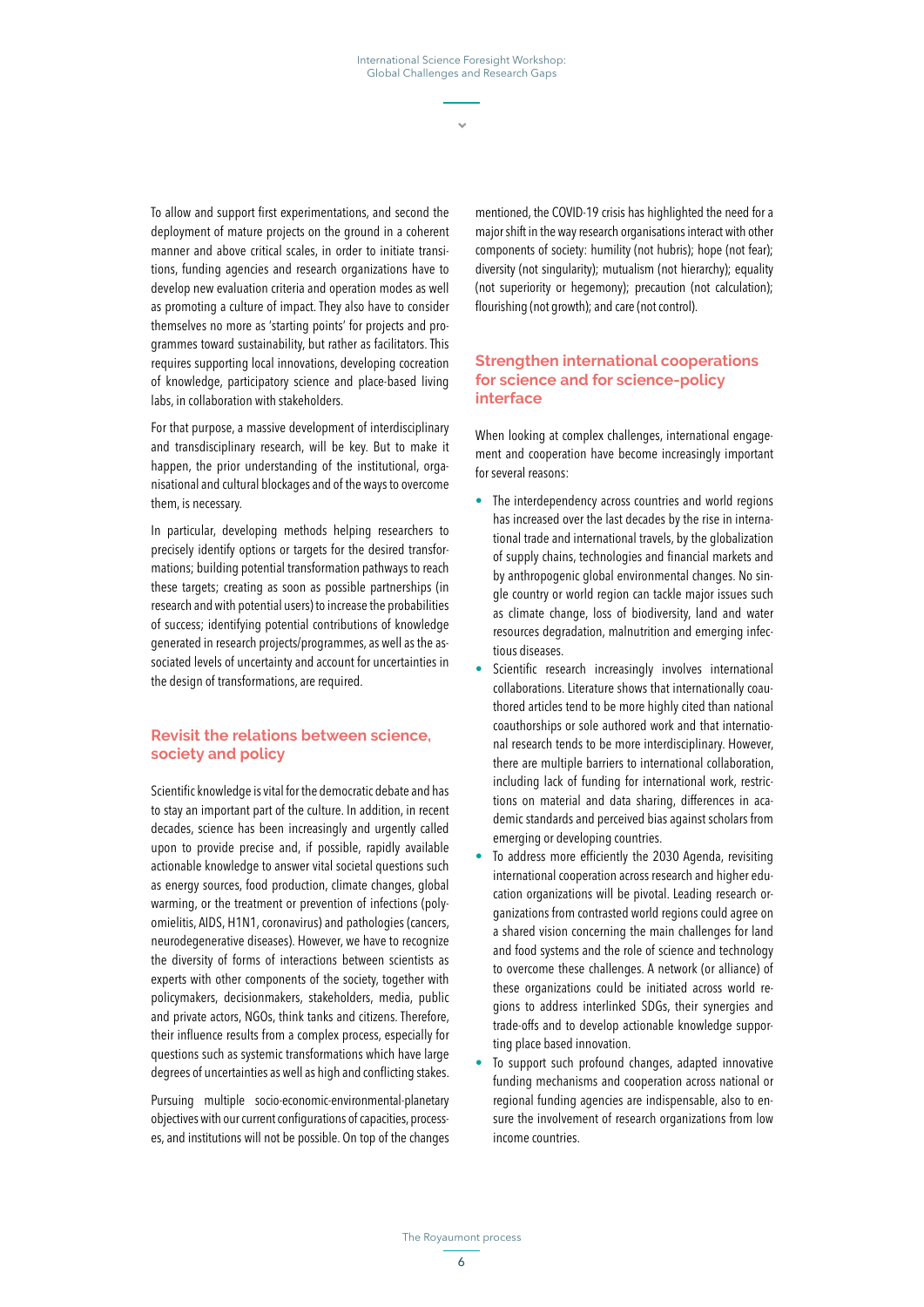The findings of this report are summarized in figure 1 below. It shows how the current efforts undertaken by UN for Agenda 2030, in dialog with governments and supported by international expert panels, is gradually evolving to support a polycentric governance on key challenges, that requires:

- **•** Pathways and models better reflecting large uncertainties and connections across scales
- **•** International coalitions supported by research networks and focusing on integrative responses to multiple interconnected SDGs to deliver place based innovation.

**•** Improved assessments targeting combinations of responses to reach multiple SDGs

The Scientific Committee



 **Figure 1.** Towards systemic change in research, innovation, science-policy-society dialogue and international cooperation to support the 2030 Agenda and engage in a transformation towards the sustainability of food systems and land management. Key international expert panels (top left) address challenges as the 2030 Agenda (top right, after Rockström & Sukhdev<sup>2</sup> 2016) requires the development of integrative solutions. Research should engage in the exploration of transformational trajectories towards sustainability, model combinations of response options bringing co-benefits for several SDGs (bottom left) and implement transdisciplinary experiments aimed at implementing implementing transitions in the territories. This requires (bottom right) a strengthening of cooperation between research organizations with the support of intergovernmental coalitions.

**2.**<https://www.stockholmresilience.org/research/research-news/2016-06-14-how-food-connects-all-the-sdgs.html>

International Science Foresight Workshop: Global Challenges and Research Gaps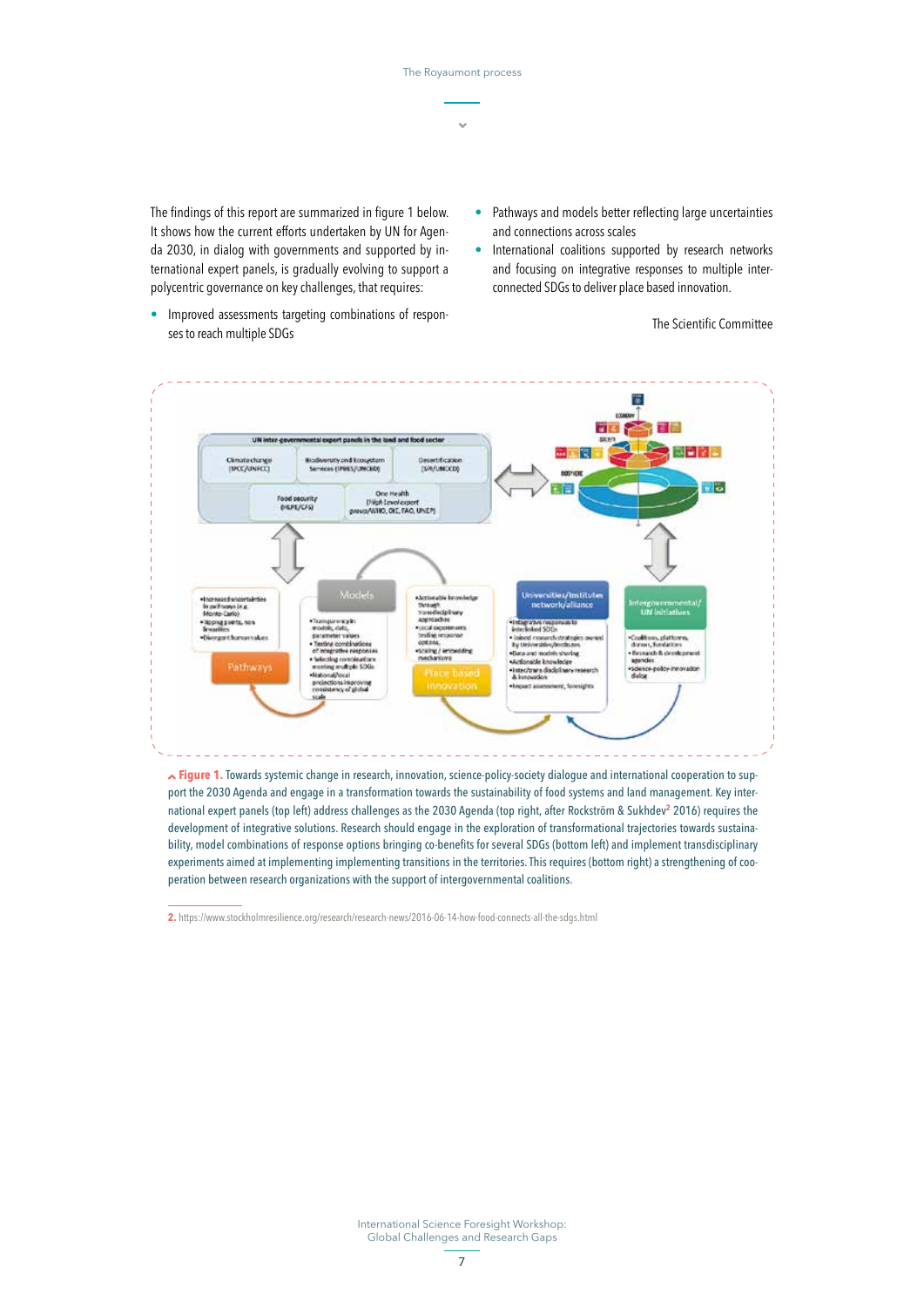$\bar{\mathbf{v}}$ 



| <b>AgMIP</b>  | Agricultural Model Intercomparison and Improvement                                 |
|---------------|------------------------------------------------------------------------------------|
| <b>CFS</b>    | UN Committee for Food Security                                                     |
| <b>CMIP</b>   | Coupled Model Intercomparison Project                                              |
| <b>GAIN</b>   | <b>Global Alliance for Improved Nutrition</b>                                      |
| <b>GSDR</b>   | Global Sustainable Development Report                                              |
| <b>HLPE</b>   | <b>High Level Panel of Experts</b>                                                 |
| <b>IAM</b>    | <b>Integrated Assessment Models</b>                                                |
| <b>IDDRI</b>  | Institute for Sustainable Development and International Relations                  |
| <b>IIASTD</b> | International Assessment of Agricultural Science and Technology<br>for Development |
| <b>IPBES</b>  | Intergovernmental Platform on Biodversity and Ecosystem Services                   |
| <b>IPCC</b>   | Intergovernmental Panel on Climate Change                                          |
| <b>IPSP</b>   | <b>International Panel on Social Progress</b>                                      |
| <b>ISIMIP</b> | The Inter-Sectoral Impact Model Intercomparison Project                            |
| <b>JRC</b>    | Joint Research Center, European Commission                                         |
| <b>MEA</b>    | Millenium Ecosystem Assessment                                                     |
| <b>MDG</b>    | Millennium Development Goal                                                        |
| <b>UNEP</b>   | <b>UN Environment Program</b>                                                      |
| <b>SDG</b>    | Sustainable Development Goal                                                       |
| SSP           | Shared Socio-Economic Pathway                                                      |
| SPI           | Science-Policy Interface                                                           |
| STI           | Science, Technology and Innovation                                                 |
| <b>UNCBD</b>  | UN Convention on Biological Diversity                                              |
| <b>UNCCD</b>  | UN Convention to Combat Desertification                                            |
| <b>UNFCCC</b> | UN Framework Convention on Climate Change                                          |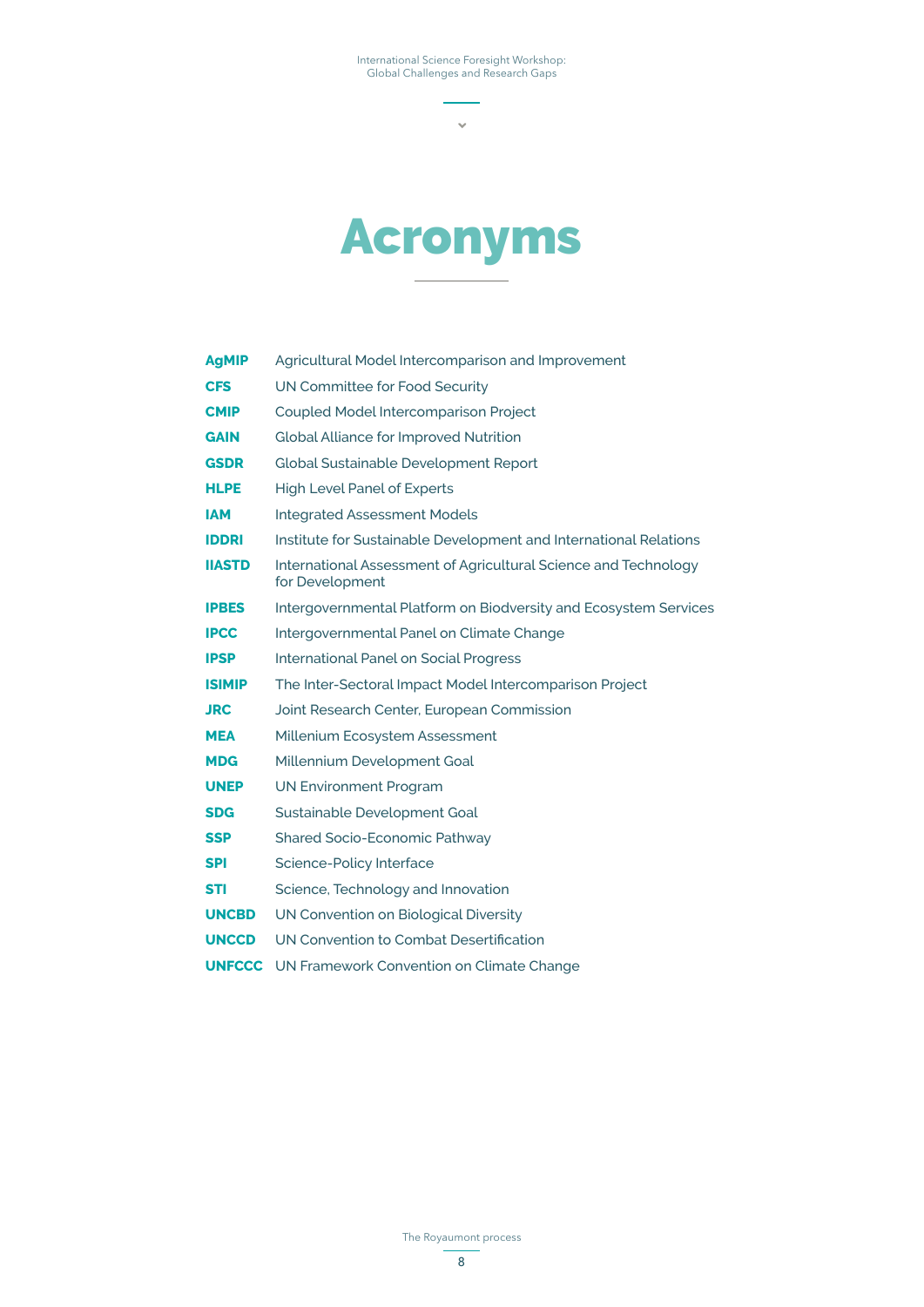## Report

In an unprecedented context of urgent and interconnected challenges, this report discusses how research, scientific expertise and foresights could be reshaped to support evidence based policies for a deep societal transformation in food systems and in the land sector.

A brief look back at the contribution of research to agriculture and food in the past fifty years contributes to set the stage. Over this period, while human population doubled, total world agricultural production has been multiplied by 3 whereas land productivity by 2.6 and labor productivity by 8 (Dorin 2014). It is generally considered that roughly 50% of this increase may be attributed to R&D (Alston et al., 2009, Fuglie et al., 2020). However, the impact of R&D has been very different according to countries. Subsahelian African countries and, generally, smallholders in poor countries have less benefited from technological change, which contributed to an increase of the gap between high- and low- income countries. Furthermore, the agricultural production became more dependent on oil and chemical compounds, which increased its environmental footprint. Also, during the last 20 years, the rate of agricultural productivity increase has slowed markedly whereas the cost of R&D has sharply increased (Barrett et al. 2020). New challenges also call for changing technological trajectory of research towards the Sustainable Development Goals (SDGs). This is why this report considers that more research will not be enough. A key message of this report is that we need to produce actionable knowledge oriented toward these goals and contributing to transformative changes.

The current COVID-19 pandemic illustrates the fragility of our health, social and food systems, and their multiple interdependencies, creating cascading risks, at scales ranging from local to global. This global crisis speaks to the underlying causes of pandemics, which are linked to the same global environmental changes that drive biodiversity loss and climate change**<sup>3</sup>** , and to the co-morbidities that are largely related to unhealthy behavior, diets and obesity (such as diabetes and high blood pressure). It also highlights that the interface between scientific expertise, and political decision-making should be strengthened, in order to better anticipate and prevent new emerging threats, to prepare for future crises and to organize early responses.

In this context, research should not only aim at informing an integrative and system-based vision of future landscapes, e.g. of land management, food and water systems and associated activities, but also include the economic, social, health and well-being outcomes that they generate (Raworth, 2017); and furthermore contribute to designing transition pathways and identifying both lock-ins and levers for change. We should explore how, in the wake of the COVID-19 pandemic, science could more efficiently provide actionable knowledge and better contribute to new foundations that might be built internationally for enhancing the resilience of people, social systems, life and Earth by 2050 and beyond. **We argue that working towards transformation is the best way to enhance resilience and we explore the role of science in this process.**

We know that land-based systems are exposed to multiple, overlapping stresses, including climate change, desertification, land degradation, biodiversity loss, water scarcity and pollution, food insecurity, poverty, malnutrition and both non-communicable and communicable diseases, including those with an environmental or zoonotic origin. Transformative solutions addressing these intertwined challenges are needed (Agenda 2030**<sup>4</sup>** , 2015; The World in 2050**<sup>5</sup>** ; IPCC 2018, IPCC 2019**<sup>6</sup>** ; IPBES 2019**<sup>7</sup>** ; GSDR 2019**<sup>8</sup>** , Sachs et al., 2019), but the understanding of the complexity and global systemic interconnexions of these processes needs to be enhanced. Our understanding of the new kinds of evidence that could bring about major socio-technical transformations at different scales of action, ranging from local to global, is also insufficient, as is our appreciation of the potential tradeoffs between scale-specific processes. Moreover, cascadesof-events crises require a critical review of the way national, regional and international research, expertise and action are organised and mobilized for public policy decisions.

After identifying lessons learned from international assessments and foresights in section 1 and emerging approaches for research and knowledge for transformative change in

- **4.** <https://sdgs.un.org/2030agenda>
- **5.**<https://iiasa.ac.at/web/home/research/twi/TWI2050.html>
- **6.** <https://www.ipcc.ch/sr15/><https://www.ipcc.ch/srccl/>
- **7.** <https://ipbes.net/global-assessment>
- **8.**<https://sustainabledevelopment.un.org/gsdr2019>

**<sup>3.</sup>** IPBES Workshop on Biodiversity and Pandemics, Workshop Report, Executive Summary, July 2020.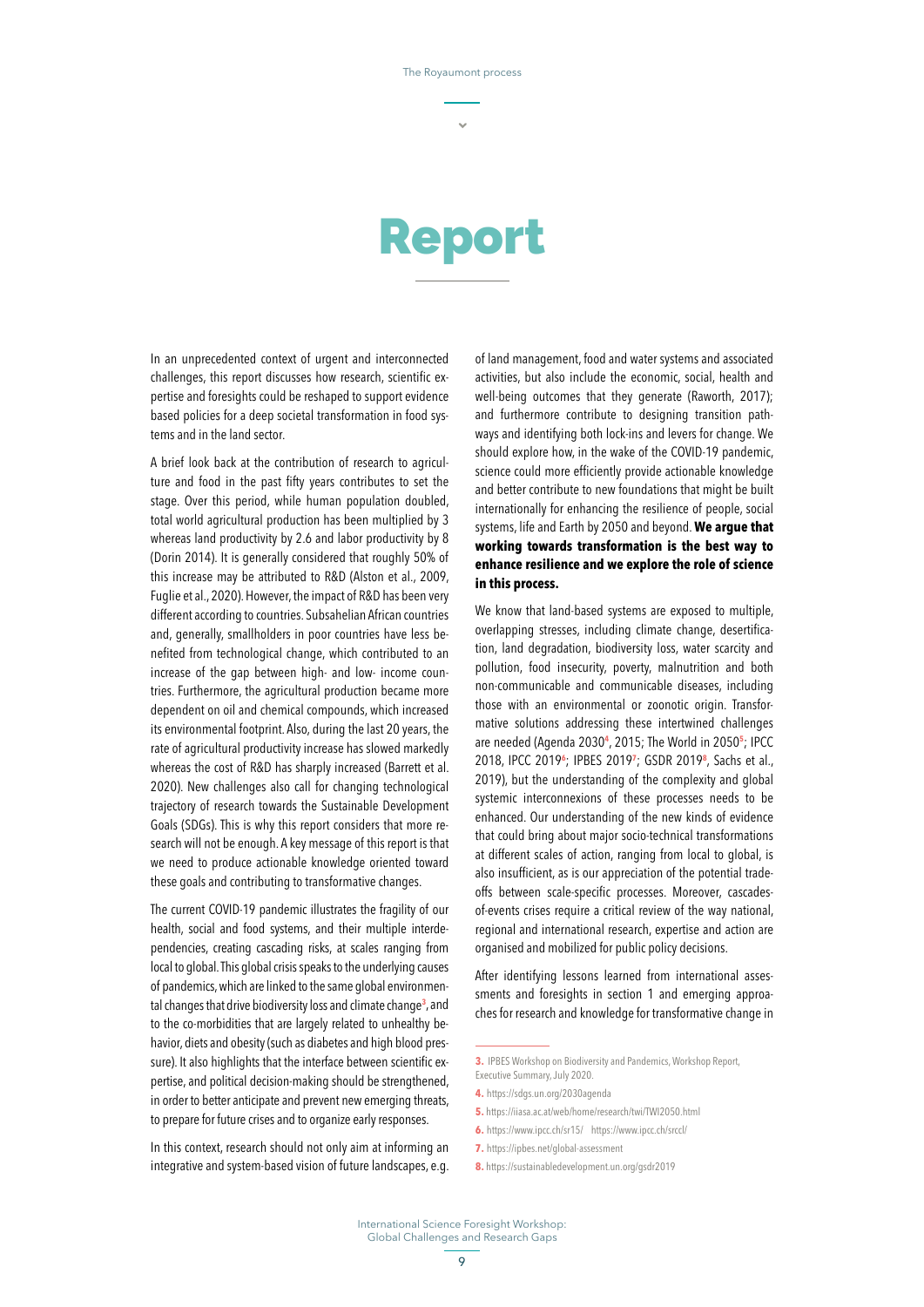section 2, we consider in section 3 the role of international cooperation.

#### **1.** What have we learned from international expert assessments and foresight studies on grand challenges? How could assessments be improved in the future?

In this section, we discuss how international expert assessments and associated foresight and modeling studies for land and food could be further developed, and possibly reframed, to progress on Agenda 2030.

Over the last 50 yrs (e.g. since the United Nations Conference on the Human Environment in Stockholm in 1972), in response to environmental concerns, international and intergovernmental institutional arrangements and organizations have been created through conventions, agreements, programmes (UNEP) and expert panels. Scientists (together with NGOs and think tanks) were instrumental in this process by actively developing the evidence-base, providing the interface between science and policymaking through intergovernmental expert panels (e.g., IPCC for UNFCCC, IPBES for UNCBD, IPSP), and fostering the establishment of expert processes (e.g., MEA, IAASTD, GSDR) and bodies attached to UN and intergovernmental bodies (e.g., HLPE for CFS). The panels that were created are framed within contrasting institutional and political contexts, organized and funded in different ways, and working with similar but somewhat different methods. They have generated rich and influential knowledge syntheses. showing key advances but also large gaps in our overall understanding of interconnected global challenges.

How should we revisit the understanding gained from international assessments for better addressing the trade-offs and synergies across SDGs and better assessing response options for land and food systems to interconnected challenges across scales? Should we envisage a next generation of assessments framed differently? How do we see the next generation of pathways and of assessment models and how could they account for divergent human values? How could highly diverse scientific communities better contribute to such renewed assessments?

### 1.1. International expert assessments and their scientific literature base

Over 1990-2020, the number of scientific publications on biodiversity and ecosystem services, climate change, land degradation and desertification, food systems, food security and malnutrition has been multiplied by a factor between 14 and 234, whereas multiplicative factors were much lower, between 3 and 5.5, in the broader scientific literature concer-

ning the agriculture, food and environment fields (Figure 2). Hence, within 30 years the scientific literature relevant for assessments performed by expert panels, such as IPCC, IPBES, the SPI of UNCCD and HLPE, has flourished at an un precedented pace. To which extent was this rise caused, directly or indirectly, by the framing of new scientific questions by assessment reports is unclear. For instance, part of this increase could be due to the launch of new journals on these issues. Nonetheless, questions framed by expert assessments have triggered novel research approaches, including reviews, meta-analyses, scenarios and model developments. This process has often been institutionalized with the development of international model inter-comparisons cycles (e.g. CMIP for climate models, AgMIP for agricultural models, etc.).

Interestingly, in 1990, there were very few publications dealing with several of the challenges listed in Figure 2: only one publication dealing with three challenges (climate change and biodiversity and land degradation/desertification) was found. In contrast, in 2020, 390 referenced studies dealt with the three interlinked challenges and about 4,600 more dealt with two of these challenges at a time. Hence, not only did the scientific literature expand rapidly about major environmental challenges, but moreover interconnections across challenges became increasingly studied. The rise of systemic thinking is also apparent in the gradual adoption of the food system (58 and 283 papers in 1990 and 2020, respectively) and One Health (from 26 to 993 papers over 1990-2020) concepts. Other cross-field integrative concepts now widely in use were developed only 10 years ago: planetary boundaries, a concept first published in 2009 (Rockström et al.) and the nexus between water, food and energy that became visible in the literature in the 2010s. Hence, the interconnectedness of global anthropogenic challenges gained full traction after the start of the XXI<sup>st</sup> century, coinciding with the definition of the Anthropocene by Paul Crutzen in 2002.

The last three decades have also seen an exponential rise of scientific papers devoted to earth system models (first coupling geosphere with atmosphere, and then also with the hydrosphere and to some extent wit the biosphere) and to integrated assessment models coupling biophysical and socio-economic processes (data not shown). The number of processes and the spatial resolution of these models have been gradually increased. This has allowed projections driven by pathways (e.g. socio-economic pathways, carbon pathways for greenhouse gas emissions and for the land sector biodiversity, land use change, agricultural and food pathways) to be increasingly used by international expert assessments. Such projections are instrumental to explore contrasted future landscapes at global and regional scales and across time horizons ranging between 2030 and the end of the century, or beyond for earth system models.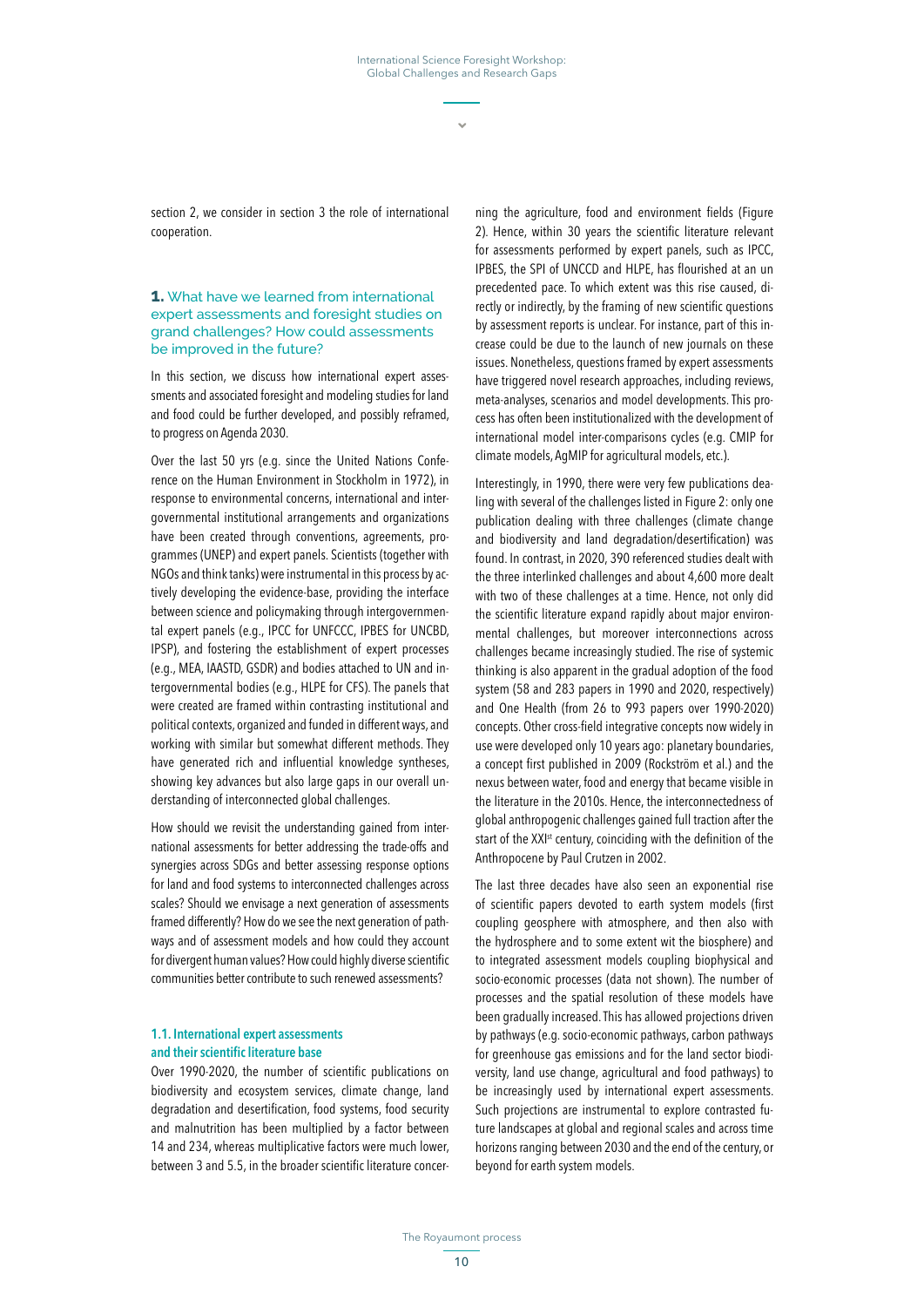

The Royaumont process

 **Figure 2.** Ratio of number of publications in 2020 compared to 1990 for selected literature fields (Agriculture, Food, Environment and Ecology) and for 5 global challenges addressed by international expert panels. Note the log scale used for the horizontal axis**<sup>9</sup>** . Source: Web of Science, Clarivate Analytics©, All databases.

**9.** Key Words used for Topics in search equation (Figure 1): environment\* OR ecologic\* ; food ; agricultur\*; biodiversity OR "biological diversity" OR "ecosystem service\*" OR "nature contribution to people"; food system\*; climat\* change; ("land degradation" OR desertification OR "soil degradation" OR "soil erosion" OR "soil carbon" OR "soil organic matter" OR "soil organic carbon"); (("food security" OR "food insecurity" OR "hunger" OR "stunting" OR "malnutrition" OR "obesity" OR "undernourishment") NOT (mouse OR animal\* OR cell\* OR tissue\*)) [excluding]: RESEARCH AREAS: (ENDOCRINOLOGY METABOLISM OR PHYSIOLOGY OR SURGERY OR BIOCHEMISTRY MOLECULAR BIOLOGY OR PHARMACOLOGY PHARMACY OR RADIOLOGY NUCLEAR MEDICINE MEDICAL IMAGING OR MEDICAL LABORATORY TECHNOLOGY)

## 1.2. A renewed policy context for international expert assessments

While highly successful in terms of triggering science advances, the jury is still out concerning the extent of the policy impacts of international assessment reports. For instance, we have emitted more<sup>10</sup> CO<sub>2</sub> since the creation of the IPCC in 1988, than between 1750 and 1988. As pointed by Mike Hulme (2020): "Since the first Earth Day 50 years ago, it has become clear that it is easier to generate scientific insight into the ways human systems are altering the planet than it is to redirect those human systems to lessen their planetary impact. At the heart of this conundrum are divergent human values". Indeed, divergent human values, as well as conflicting interests, the role of lobbies and of bias in media reports (Farrell et al., 2019; Lamb et al., 2020) have contributed to weaken the uptake of these assessments.

In 2012, at the UN Conference on Sustainable Development - or Rio+20 - Member States decided to launch a process to develop a set of Sustainable Development Goals (SDGs), building upon the Millennium Development Goals (2000) and the three pillars associated with the concept of sustainable development, introduced by the Brundtland's report (1987). In September 2015, during the celebration of the  $70<sup>th</sup>$  anniversary of the UN, Agenda 2030 a plan of action for people, planet and prosperity was adopted by all Member States, with a view that bold and transformative steps are urgently needed to shift the world onto a sustainable and resilient path, while

leaving no one behind. This universal agenda has 17 Sustainable Development Goals and 169 targets.

In fact, many scientists, policymakers and governments are unclear about how to operationalize such a complex agenda. Many find 17 goals and 169 targets overwhelming, and because of this complexity crucial issues like inequality or climate change may be pushed aside. Beyond the limited ability of governments, businesses and other actors to pursue a large number of goals simultaneously, there are also analytical challenges. Many goals are interdependent, so the SDGs cannot be pursued through 17 discrete strategies – one for each goal (Sachs et al, 2019). Several studies have attempted to assess synergies and tradeoffs across SDGs targets (e.g. Pradhan et al., 2017).

Across the goals, 42 targets focus on means of implementation, and the final goal, Goal 17, is entirely devoted to means of implementation. However, as shown by Stafford-Smith et al. (2017), these implementation targets are largely silent about interlinkages and interdependencies among goals. Frameworks used for the systematic conceptualization of the SDGs and the interlinkages and interdependencies between them were reviewed by Breuer et al (2019), who pointed at limitations, caused by methodological and conceptual challenges for the empirical analysis of SDG interlinkages, by

**<sup>10.</sup>** <https://ourworldindata.org/co2-and-other-greenhouse-gas-emissions>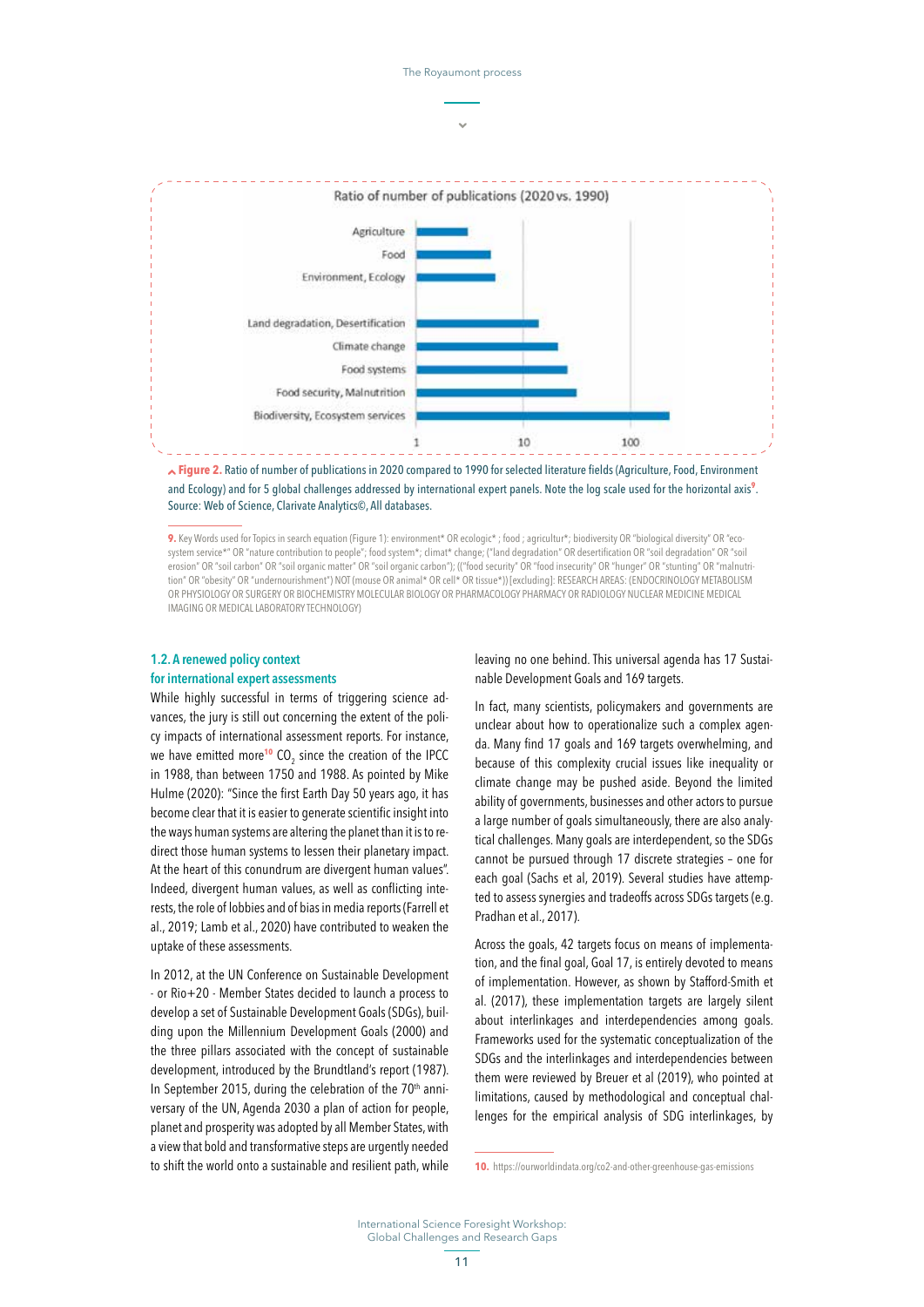context sensitivity at national scale and by the need for critical ranking of goals when implementing Agenda 2030.

The ambition of the Global Sustainable Development Report (GSDR, 2019) was to move beyond thematic assessments in order to contribute to the achievement of the SDGs in nexus and to the design of pathways to do so. However, it is unclear how the six entry points proposed by this report can support action on the ground.

The need to move beyond thematic assessments has also been echoed in advocacy and expert panels and think tanks (e.g., Ipes Food, EAT Lancet/Rockefeller Foundation, IDDRI, Malabo Montpellier Panel) reports, for instance in the case of food systems. In these reports, food systems are increasingly acknowledged as a nexus crossing different sectors and dimensions of sustainability. Food systems (HLPE, 2017) are seen as strong levers to address the 2030 Agenda for Sustainable development (Caron et al. 2018), while also being increasingly questioned for their negative externalities (e.g., health and environmental impacts, global trade versus local production). The Water-Energy-Food nexus has also been recognized as a valid approach for sustainability-directed research (Kurian, 2017).

While the Agenda 2030 provides a positive depiction of future changes that are needed, assessment reports increasingly question this narrative. For instance, most emission scenarios consider that we will overshoot GHG emissions needed to meet the targets set in the Paris Agreement and large negative emissions will be required to achieve climate stabilization later in the century. By shifting from the Millennium Development Goals (to be reached by 2015) to the SDGs with 2030 as time horizon, a new set of goals has emerged, with little accountability and insufficient analysis and understanding of why past goals and targets were not achieved. Indeed development goals, while inspirational, are often overly ambitious and some of them are very difficult to reach, or even unlikely to be achievable, as illustrated by the following examples:

- **•** With current trajectories, it is highly unlikely that the world will eliminate hunger and malnutrition in all its forms by 2030, of which the SDG2 calls for (Fanzo, 2018, Kharas and McArthur, 2018).
- **•** If the number of people living on less than \$1.25 a day has been reduced from 1.9 billion in 1990 to 836 million in 2015, the target of halving the proportion of people suffering from hunger by 2015 (MDG1) was missed.
- **•** The child mortality rate has been reduced by more than half over the past 25 years – falling from 90 to 43 deaths per 1,000 live births – but it has failed to meet the MDG4 target of a drop of two-thirds by 2015.

Increasingly, uncertainties about reaching the SDGs are mentioned including the possibility of irreversible bifurcations

due to global warming (Steffen et al., 2018), loss of biodiversity and ecosystems degradation (Barnosky et al., 2012), land degradation and breadbasket failures in several regions in conjunction with water crises. Moreover, the rise in health risks both from diet-related non-communicable diseases and from emerging infectious diseases (often of zoonotic origin, or caused by anti-microbial resistance) fuel the narrative of a collapse. In such a narrative, an increasing part of the world GDP would be swamped by climatic, environmental and health degradation, coupled with a rise in poverty, conflicts and migrations and prolonged disruptions in trade, economics and politics (Albert, 2020; Herrington, 2020).

Nevertheless, knowledge, capabilities, funding and institutions could be mobilized on unprecedented scales to tackle interconnected challenges.

To cope with this increasingly complex and uncertain international context and to address the urgency of the situation (recognized, on 12 december 2020, by the UN Secretary General António Guterres, as a state of climate emergency), international assessments have helped shaping the agenda and framing the analysis but are possibly not sufficient, or need to evolve, to address issues such as:

- *i*/ Accounting for even greater uncertainties over the coming decades than assumed so far;
- **ii/** Assessing combinations of integrative response options that could allow reaching several SDG targets at a time;
- **iii/** Assessing pathways towards sustainability not only in a top-down way, starting with global scale, but also through bottom-up integration of local/national visions thereby contributing to a polycentric governance of key challenges (Sengers et al., 2020) and of transitions towards sustainability.

#### 1.3. Renewing assessments

#### *1.3.1 Accounting for increased uncertainties*

The current global disruption caused by the COVID-19 pandemic shows how a single virus spillover can disrupt social, political and economic trends worldwide within just a few months. This crisis has unprecedented impacts since the Great Depression with a global growth reduction by 4.4% in 2020, a rise in poverty and inequalities (IMF, 2020) and a 7% reduction in global annual  $\mathrm{CO}_2$  emissions for the first time since several decades (Le Quéré et al., 2020).

It further highlights the strong interconnections between health, biodiversity, climate change, food, socio-economic, human and policy dimensions and the key limitations in our understanding of appropriate response options. It also demonstrates how we live in a telecoupled world (Liu et al., 2016) and confirms the need to move beyond thematic assessments and to generate system-based, forward-looking intelligence.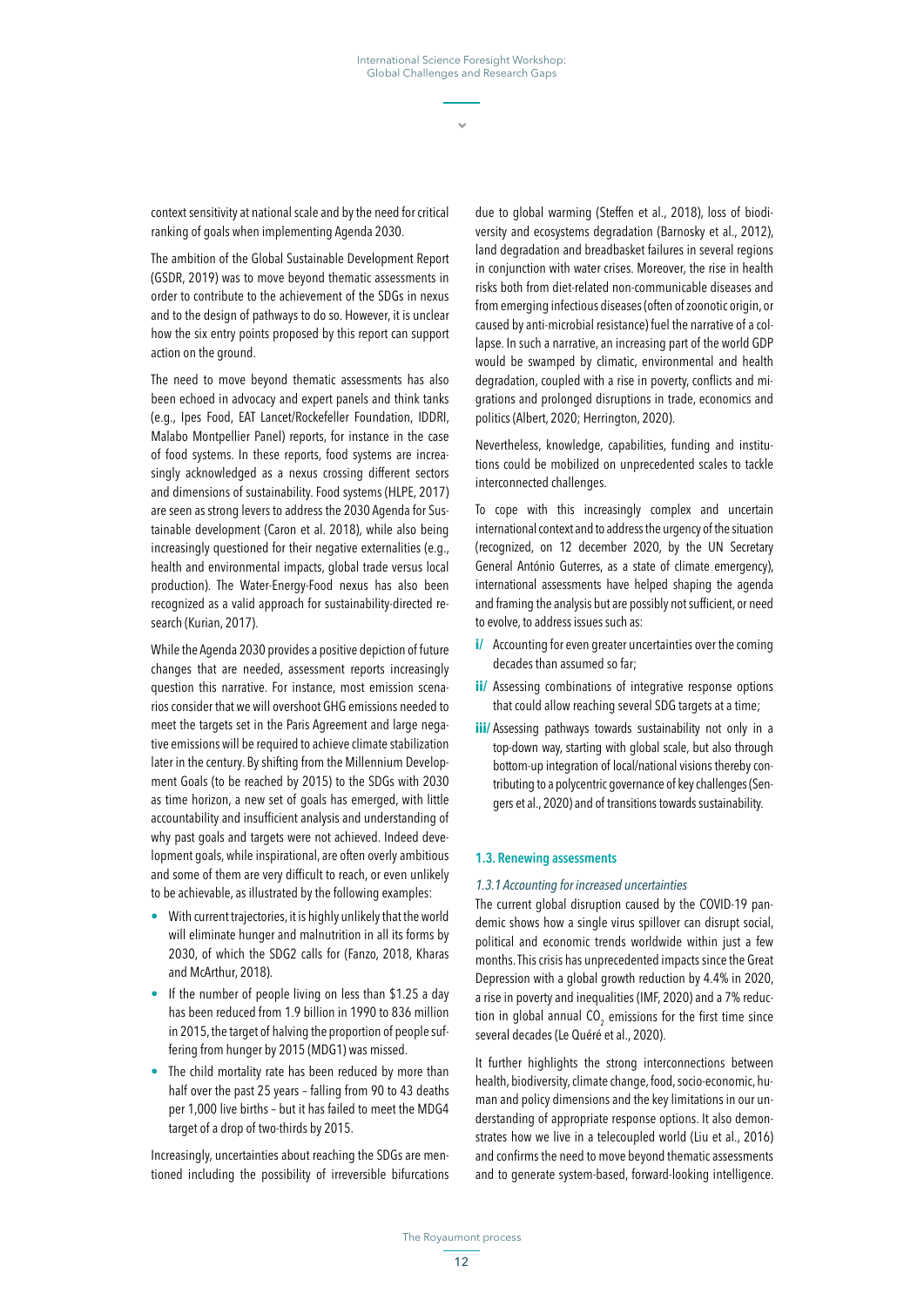The COVID-19 pandemic has also shown that in times of pressing crisis, governments around the world have been ready to take drastic measures with large distributive consequences. Like in the fable of the "boiling frog", it seems that responses to a sudden threat that show rapid impact (COVID-19) are of greater magnitude than responses to slowly building threats like climate change and the loss of biodiversity.

Projections by expert assessments may convey a false sense of predictability, i.e. projections may seem to predict a possible future. This can be, in part, corrected by reporting a range of results for contrasted pathways and contrasted models. For instance, more than eighty articles quantifying the effect of various response options in the future, covering a variety of response options and land-based challenges ranging from global to regional to country-level, were reviewed by the IPCC Special Report on Climate Change and Land (2019). This stresses the necessity to better include low probability and high impact events in storylines, for climate change for instance. This requires improving our understanding of the changing state of the climate system and to better include regional climates and hazards, as well as a comprehensive risk approach including compounding and cascading risks and a better understanding of climate tipping points (Lenton et al 2019). Indeed issues of tipping points and surprises due to feedbacks were already highlighted (e.g. IPBES, 2019 and IPCC, 2013, 5th assessment report) but they are generally poorly accounted for in most quantitative scenarios.

Moreover, a much broader range of economic trends need to be explored, with their associated implications for e.g. food demand, land use change and demography. Most prospective models are built assuming that countries are experiencing economic growth and/or are at peace. If resilience is our target, the robustness of predictions should be tested more systematically against a scenario in which countries are in economic contraction with resources becoming scarce (see e.g. foresight for 2035, National Intelligence Council, 2017) and with increased conflicts and wars related to food and water insecurity (SOFI, 2017).

Radical transformation pathways (see Box 1 below for a definition of transformative change) may also need to be explored further, including lifestyles, land use, biodiversity, water use and food systems. Most socio-economic pathways explored so far have not been based on radical changes in consumption patterns since such changes are seen as unlikely. Most models assume that there is a positive relation between income increase and meat consumption, a crucial hypothesis which is increasingly challenged. While exploring such pathways at the global level is needed, at the same time there is room for contrasted options at the local, national and regional scales, including leapfrogging (see UNIDO, 2019) and the role of context-dependent innovation.

#### *1.3.2. From scenarios and pathways to the assessment of integrative responses to reach multiple SDGs*

Integrated Assessment Models (IAM) and associated scenarios have been central in the dynamics of scientific communities and assessments at science policy interfaces (e.g., the Millennium Ecosystem Assessment, IPCC reports and assessments informing the elaboration of the Montreal Protocol and its subsequent amendments). IAMs have been coupled to multiple socio-technical pathways connected to a variety of carbon, biodiversity, food, water and health transition scenarios (Van Vuuren et al., 2017).

IAMs have been very useful to connect modelling efforts in different key areas (climate, ecosystems, water resources, energy systems, land use, economic policies…) around a standardized set of scenarios. They thus have had a wide political audience.

However, inter-connection and interoperability of models is very complex and needs long-term investment. Therefore only few institutions/research teams can afford such an investment. This has led to a de facto « oligopoly » and a possible lack of pluralism in modelling approaches. It may also create path dependencies, with large difficulties to question or change the modelling framework to adapt to new knowledge, new theoretical questions and new societal issues.

Moreover, the transparency of IAM models (i.e. access to published equations, data, parameter values and code) is at best heterogeneous and barriers to access models may be limiting their use and the discussion of their many assumptions by the scientific community. On the other hand, some programs (e.g. AgMIP, ISIMIP) have encouraged the inter-comparison, discussion and development of IAMs for agricultural and land use issues.

Given the large uncertainties associated to the elaboration of pathways to 2030 and 2050, progress should be made, in particular by developing simpler models covering the full nexus of land, water, energy and food systems and associated challenges, and exploring in a fully transparent way an extended spectrum of future global pathways while assessing trade-offs and synergies across SDG targets.

To this end, a back-casting approach could be used to produce pathways allowing to meet multiple SDG targets, for staying within planetary and social boundaries (Raworth, 2017) . This approach requires to filter/produce a relevant combination of response options to current and future challenges.

This next generation of assessment models could evidence which coordinated changes in land use and in food systems would be required to meet multiple SDGs targets. This type of assessment would not only be developed starting with global scale, but could also benefit from bottom-up studies involving stakeholders, and assessing transformation pathways in contrasted countries and regions.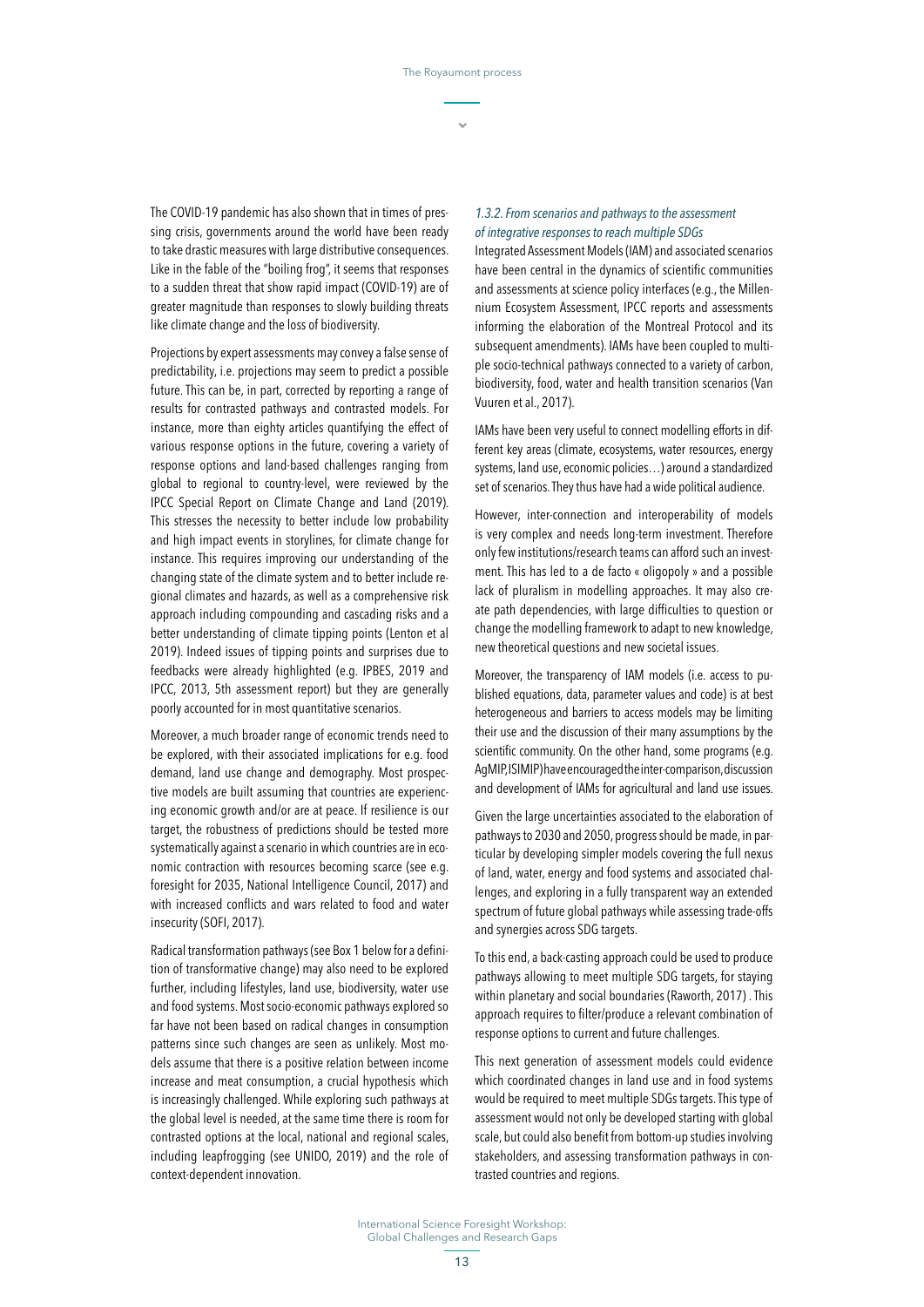#### *1.3.3. Coupling top-down and bottom-up approaches in assessment methodologies*

Most assessments at global scale do not allow to sufficiently understand links with local and national scales, where they are needed. For example, the global assessment approach in the EAT Lancet report (2019) failed to determine how food is produced regionally and the bioavailability of nutrients from available food items, resulting in local diets which were unachievable and deficient. In the same way, most assessments do not reconnect the time frames between scientific knowledge and political decisions. While global scale assessments are needed, their translation to national, and maybe even subnational consequences is needed. It requires a national/ regional vision that addresses the integrated outcomes of these assessments into a vision that is applicable to come into action (Béné et al., 2020). This questions how we reconcile policy agendas which are still largely set at national and local scales and assessments which are mostly framed at global scale.

Although global transformation relies on local change and on interactions between different scales, assessments are usually carried out at the global and regional levels, sometimes at the national level (e.g. national level assessments in the USA). Therefore, top down approaches towards sustainability need to be complemented by bottom-up approaches, where each country/territory defines and discusses its own pathway to sustainability, given its specific history, resources, situation and perspectives. The latter approach is closer to the real political arbitrages that determine social and economic decisions. The former is needed to ensure global consistency in the aggregation of national/local transition pathways and is also the good position/method to catalyze rapid changes. How both approaches can be coupled remains to be further explored (Schmidt-Traub et al. 2019).

Achieving the global agenda will depend heavily on successful national-scale implementation, which requires the development of effective science-driven targets tailored to specific national contexts and supported by strong national governance. For instance, Climate Change Committees act as independent public bodies to advise on tackling and preparing for climate change in UK**<sup>11</sup>**, in France**<sup>12</sup>** and in several other countries and review the progress made in the implementation of long-term national strategies. Indeed nations require globally coordinated, national-scale, comprehensive, integrated, multi-sectoral analyses to support national target-setting that prioritizes efficient and effective sustainability interventions across societies, economies and environments (Gao et al., 2017).

#### **2.** Emerging approaches for research and knowledge for transformative change, advances, gaps and challenges

We know that to address the challenges identified, incremental change will not be enough and that systemic changes will be necessary. The notion of *transformative change* is increasingly used to point out that a radical change of diverse interrelated socio-technical systems is needed (Box 1).

#### **Box 1. Transformative change**

Transformative change may be defined as radical innovation at scale, i.e. not just doing more or less but doing things differently (IPBES, 2020). This notion is close to the concept of transformation defined by Patterson as "fundamental changes in structural, functional, relational, and cognitive aspects of socio-technical-ecological systems that lead to new patterns of interactions and outcomes" (quoted by Scoones et al. 2020).

In this perspective transformative change is global in the sense that it does not only involve technological change and modes of production but also changes in modes of consumption, culture, infrastructure, institutions, regulation, as well as distribution of power and wealth. Historical analysis of previous transformative change is instructive. For instance, Kanger and Schot (2019) refer to the case of industrial revolution to understand the double challenge of environmental degradation and social inequality we are confronted to. *Deep transformation* (the concept coined for this type of change) is a long and complex process characterized by changes in different sociotechnical systems (e.g. agiculture, energy, transportations, etc.) and also changes in metarules (e.g. property rights, trade agreements, international law, etc.). The current deep transformation which is needed is confronted to the strength of the incumbent sociotechnical systems.

The extent to which transformative change may be intentional is a point discussed in the literature (Scoones et al. 2020). Anyhow, deliberate governance of transformative change is necessarily tentative because of the high uncertainty, complexity and ambiguity of processes involved.

We have learned from history that governing transformative change is extremely difficult since this requires not only changes of practices, of technologies, but also changes in power relation and wealth distribution. For example, the substitution of animal proteins by plant-based proteins does not only require changes in diets but also new cropping systems, plant varieties and seeds, changes in food processing and retailing. The animal production value chain will also be challenged, with negative implications for producers and land managers, and with further implications regarding waste and

**<sup>11.</sup>** <https://www.theccc.org.uk/>

**<sup>12.</sup>** <https://www.hautconseilclimat.fr/en/>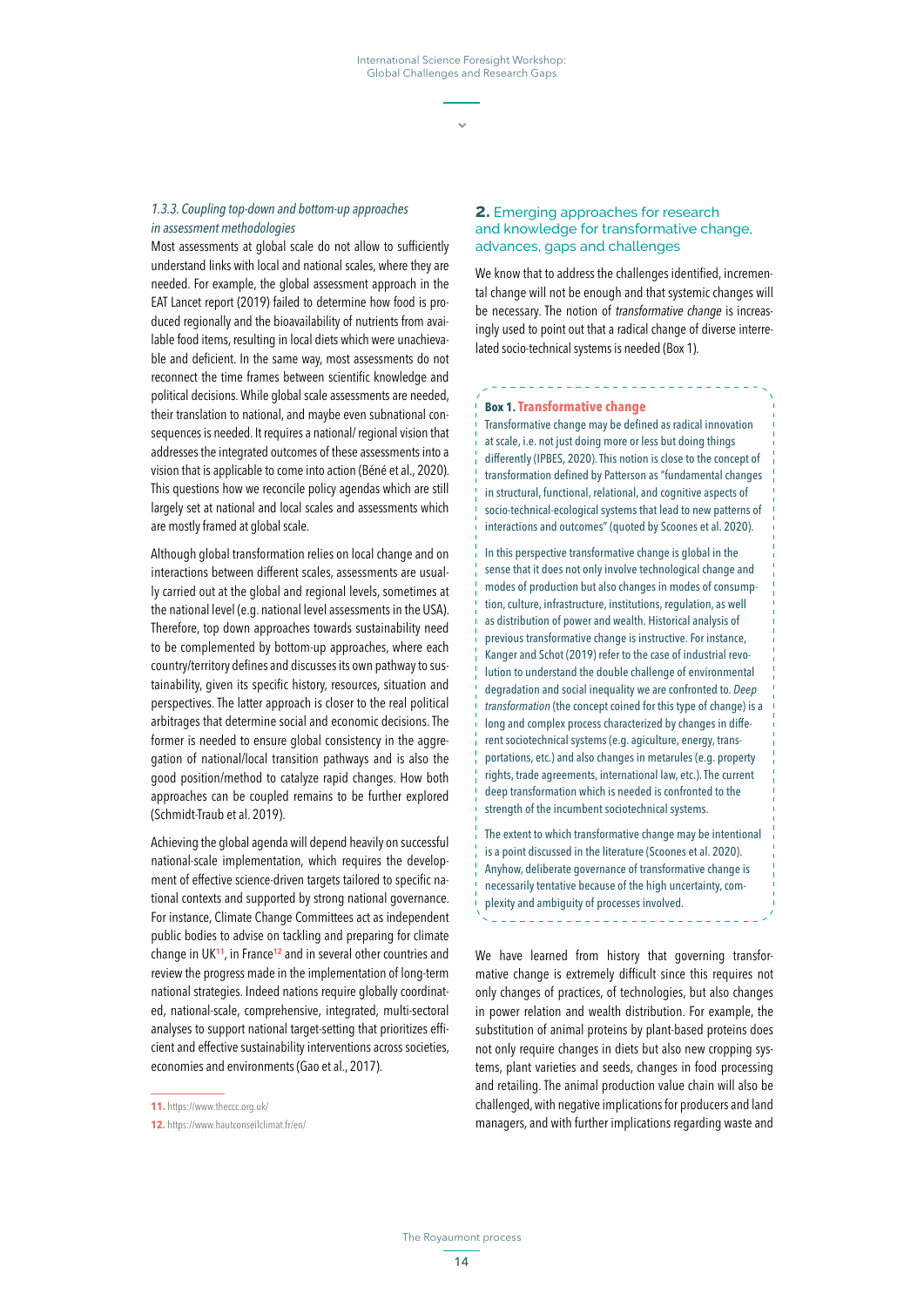nutrient cycling (e.g. from plant-based by-products which traditionally were used as animal feed; preserving soil fertility without increased inorganic fertilizer use). And ultimately consumers choices should evolve, which constitutes an important challenge responsible for many past and current failures.

Addressing transformative change has several implications for research governance and practices. **First, we cannot continue to rely on a linear model of a science-policy interface -** "science speaks truth to power"**<sup>13</sup>**. We need to take seriously the complex and multiple interactions between knowledge and action. In many instances what is lacking is not more evidence, but action-able knowledge that may contribute to the necessary systemic changes.

to reach it - is not. But we can draw on previous experience and on foresight activities to figure out possible pathways and the various contributions of research.

To reshape the role of technologies, binary opposition of positivism versus rejection stances have to be overcome (Caron, 2020). This may involve redefining technologies, e.g. through inclusion and assessment of low tech and nature based approaches. Developments in other agendas are also often important to consider. For instance, in some contexts, nature inclusive agriculture requires developments in technology agendas, including e.g. robotics e.g. to support strip cropping. Thinking of how to reconnect such distant agendas can foster transformative innovation.

#### **Box 2. Actionable knowledge**

Simply stated, actionable knowledge is knowledge that allows actors to effectively implement their intentions (Argyris 1993). The concept of actionable knowledge has been elaborated by scholars belonging to different communities who were confronted to the gap between production of knowledge and effective action, mainly in organization studies, sustainability sciences and science-technology studies (Miller and Wyborn 2020).

In organization studies, the assumption is that action was embedded within the knowledge, such as creating knowledge specifically about which management action to take and how to implement it (Argyris 1993). More recent conceptualizations are discussed in the field of sustainability sciences. The knowledge-production process is considered as distinct from the realm of practice, where the science is tailored to inform an action, while not directly providing advice or details about which action to take and how (Mach et al. 2020).

Production of actionable knowledge is generally associated with co-production (Arnott et al. 2020), i.e. a process that closely associates producers and users of the knowledge. Importantly, the science of science has deeply improved our understanding of co-production of knowledge. Three key lessons are especially significant (Miller and Wyborn 2020):

**1.** Be inclusive in the diversity of participants, the power accorded to them, and the processes and objectives of co-production. Ensure that the institutions that enable co-production attend carefully to the credibility, legitimacy, and accountability this entails.

**2.** Acknowledge that co-production is a process of reconfiguring science and its social authority. Such processes require participants to be reflexive about the inherently political nature of producing knowledge in the service of changing social order at local to global scales. **3.** Recognize that public engagement, deliberation, and debate will shape the content and relevance of knowledge and its ability to help construct and empower institutions to facilitate sustainability.

More globally, as shown by actor-network theory and innovation studies, the improvement of production of actionable knowledge requires to better understand the processes of translation of action to knowledge and knowledge to action (Joly et al. 2015). This may require implementation of adaptive management based on explicitation of theories of change (e.g. outline of impact pathways that allows to identify critical points) (Joly et al. 2019).

This implies improving our understanding of processes of deep transformation (Kanger and Schot 2019), their temporalities, the lock-in effects, and the way research can contribute to nurture desirable and sustainable dynamics. This also implies better understanding the different ways research can contribute to these changes, i.e. the various research impact pathways (Joly et al. 2015). Addressing societal challenges means that research has to be oriented toward identified objectives, for instance "zero pesticides" agriculture or water treatment for safe reuse in the frame of circular economy. Although the objective is known, the pathway – i. e. the process

The occurence of improperly framed scientific questions also requires further assessments. For instance, many research articles still claim that food security and deforestation can be fixed through agricultural yield increases, even though Norman Borlaug's land sparing hypothesis may not be verified (Pellegrini et al. 2018, Desquilbet et al. 2017). This is related to the way scientific disciplines are shaped. For instance,

**<sup>13.</sup>** Collingridge, D. & Reeve, C. (1986) Science Speaks Truth to Power: The Role of Experts in Policy Making. Frances Pinter, London.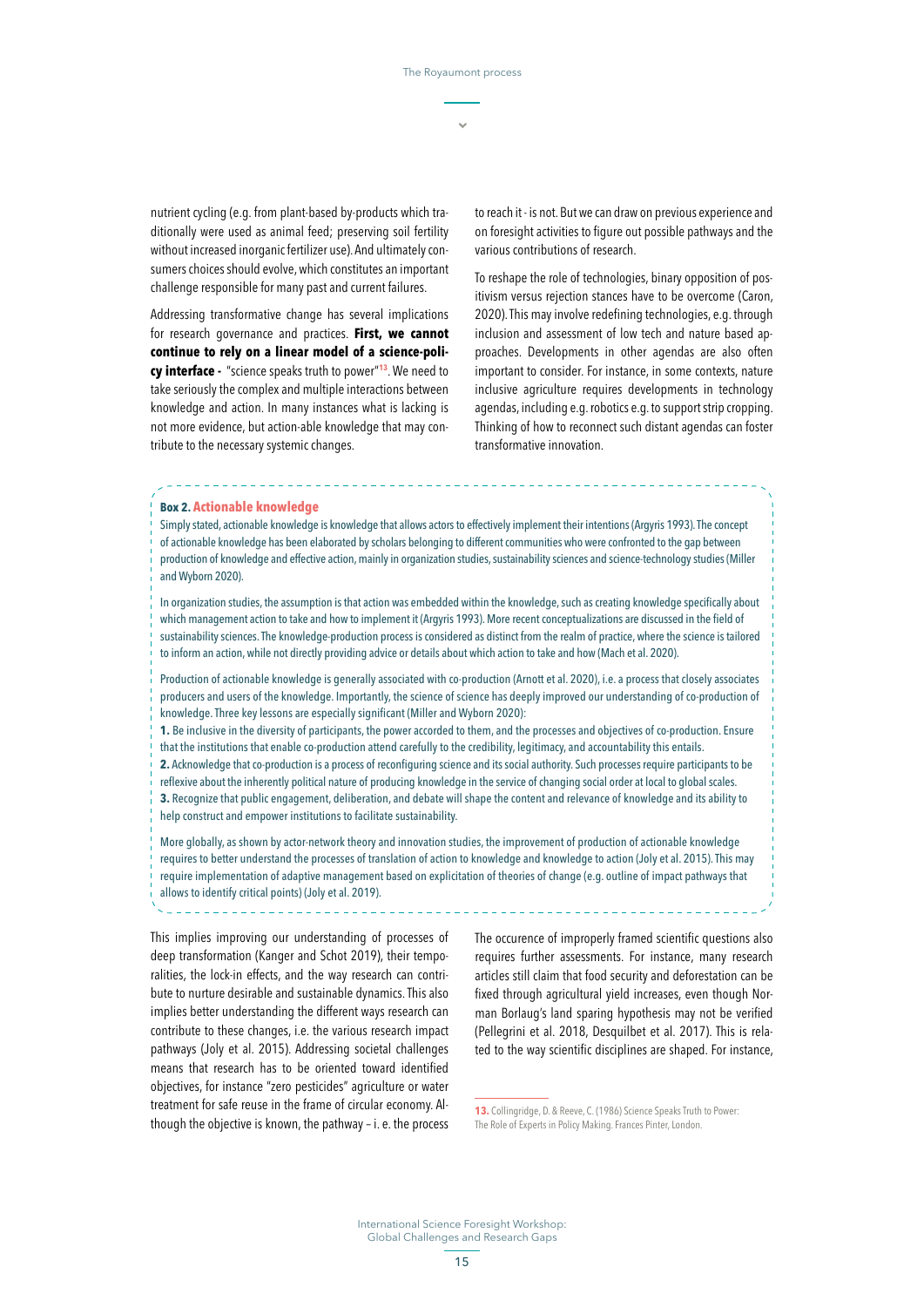few plant geneticists and agronomists are aware of Jevons paradox**<sup>14</sup>** in economy. This calls for more cross-fertilization between social sciences and experimental sciences, upstream of the definition of scientific questions.

Ecological theory and its applications in ecological networks have revealed the importance of nodes and links in the maintenance, evolution and resilience of natural ecosystems, with numerous nodes and ties at different spatial layers precluding better stability and resilience to external menaces and shocks. The strong inter-connections that exist today between local and global scales (e.g., intercontinental transportation of people, domestic animals, goods and pathogens, world prices regulation, transnational industries, commodity markets) have contributed to decrease local resilience and increase society vulnerabilities by destabilizating the numerous links that existed locally previously. Ideally, ecological fallacy and tools could be used to better comprehend how to generate more resilience, sustainability and fair sharing in complex networks of economic exchanges and trade.

Last, particular attention should be paid to the introduction of variables made 'invisible' in international assessments and foresight studies: notably, labour intensity, the structural transformation of farms – labor versus capital versus land intensity / productivity (Dorin & Joly 2020 , Schwoob, Timmer et al. 2018). There are also other important factors as beliefs, values, policy conceptions**15** which may not be sufficiently integrated into these models.

This also implies seeking **transformative change in knowledge production** as the current way knowledge is produced may be a part of the problem. We certainly have (inter alia) to improve our ability to perform interdisciplinary and transdisciplinary research, and benefit from participatory research including co-design of research agendas and citizen science.

## 2.1. The need for research to address societal challenges is taken seriously in policy arenas but it lacks real implementation

The need for research and innovation to address grand societal challenges is widely acknowledged. It is considered as a key issue at the OECD Global Science Forum as well as in private foundations or global corporations. Since 2010, many countries launched research programmes for that purpose. The European H2020 research framework dedicated 45% of

its budget to Grand Challenges. During the preparation of the next Horizon Europe framework programme, it has been decided to go one step further in this direction with the design of "missions". The Lamy's Report proposed a mission-oriented, impact-focused approach to address global challenges (Lamy, 2017). The Report *"Governing Missions in the European Union"* claimed for a bold strategic approach to improve the ability of research and innovation to address societal challenges and speed up innovation processes (Mazzucato 2018).

Mission-oriented research is not new. Among others, the Manhattan and the Apollo projects are well-known historical examples of research mobilization to address important societal challenges (Foray et al. 2012). However, two characteristics make the difference when addressing grand societal challenges. Not only applied research and technological increments are required, but also new innovative solutions that involve frontier research. Therefore, it is not only a matter of technological research and development. Second, addressing these challenges will require systemic changes in the complex value chains, including their consumption end, thus implying also social, organizational, institutional and policy innovation, as well as participatory or critical approaches in research (Kuhlmann & Rip 2018). These two dimensions of research for transformative change call for evolutions in both research governance and innovation policies (Weber & Rohracher 2012, Schot & Steinmueller 2018).

This call for research to address societal challenges is still strengthening in different areas, including agriculture, food, management of natural resources, or health. The European Green Deal sets new important imperatives that should translate in research orientations (Sonnino et al., 2020) and, for the first time, food and agriculture policy are addressed together and need to contribute to SDGs.

Unfortunately, evidence shows that research in this domain remains marginal (Ramirez et al. 2019). Interdisciplinary knowledge production is valued, but as a niche activity (based in and adjunct to disciplinary knowledge production). And transdisciplinary knowledge production remains a proto-niche, poorly valued in the knowledge and institutional system. This situation is due to cultural and organizational lock-ins (Den Boer et al., 2020):

- **•** Systems of evaluation and promotion in discipline oriented departments in universities;
- **•** Scientific cultural tradition of the hypothetico-deductive approach through experimentation, which reduces the fields of research to lab experimental studies and therefore may limit the temporal and spatial dimensions of analysis;
- **•** Siloed funding agencies constrained within disciplines, funding systems locked into an elaborate system of peer

**<sup>14.</sup>** The Jevons paradox occurs when technological progress or government policy increases the efficiency with which a resource is used, but the rate of consumption of that resource rises due to increasing demand.

**<sup>15.</sup>** Report "Understanding our political nature. How to put knowledge and reason at the heart of political decision-making" (JRC – 2019).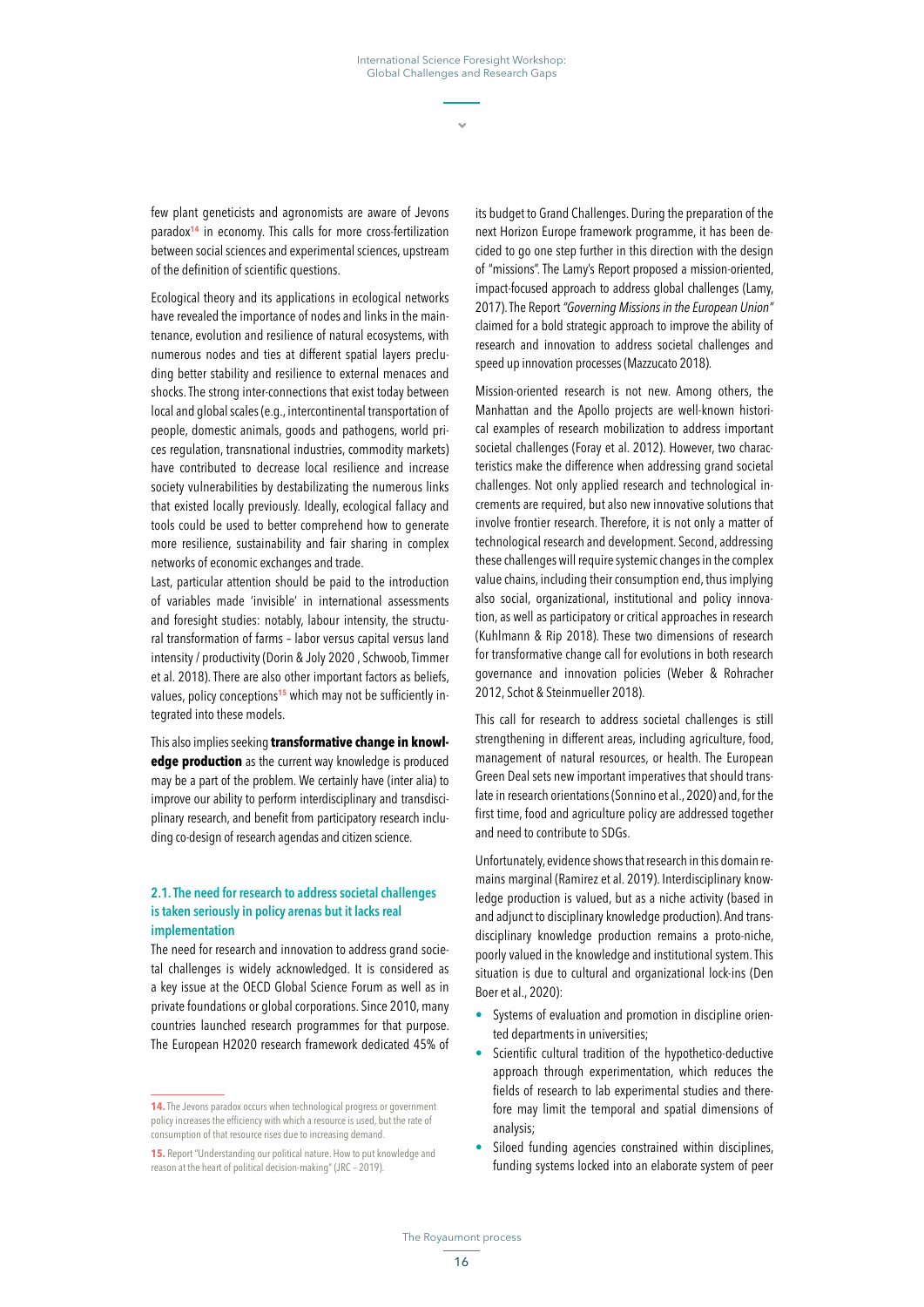review and project funding, where funders are administrators and not strategic actors;

- **•** Short-term performance pressures and excessive focus on little parts of complex systems, with possibly less attention to strategy and long-term value creation. Traditional programs and projects may have an excessive focus on shortterm results at the expense of long-term interests;
- **•** Interdisciplinary projects have often a single goal, instead of multiple.

Reflexivity and critical thinking are also lacking. For instance, whereas the IPBES report on pollinators recognizes agricultural policies as major drivers of biodiversity degradation through their impact on pesticide use, it does not sufficiently explain why policies to reduce pesticide use have failed for so many years. An "evaluation of public policies" type of research is indeed essential.

In this respect, crises (like the COVID-19) challenge the social order and may lead a wide diversity of actors (including incumbents) to revise their expectations. Hence, they have a high potential of destabilization and may open windows of opportunity for change.

## 2.2. What is expected from research and what are the required changes?

It is crucial to point out that the issues that are explicitly focused on with respect to transformation always are a tiny tip of the iceberg – with most other constituting characteristics remaining invisible below the surface of what is subjectively apprehended. In other words, when dealing with transformations, all categories are polythetic, not monothetic. In this light, transformation in any phenomenon, might simply be defined as "radical change in an unusual proportion of characteristics". Hence, it is crucial to acknowledge the distinctive set of characteristics of the processes that are at stake. Stirling (2010) suggested that whereas **simple changes** may be described as top-down, technical, orderly, invited engagement, knowledge-based fear-driven; **transformations** are best characterized as bottom-up, social and polycentric, unruly, uninvited engagement, values based, hope-inspired.

This said, we point out three main contributions of research to transformative change.

#### *2.2.1 Systemic thinking, modelling and assessing*

Global scenarios models are necessary for global coherence. They also **contribute to normative viewpoints** about economic dynamics, the integration of environment in economy (see next), values etc. Systems analysis obviously progresses, but there are yet huge research challenges as the use of tech-

nologies for analyzing big data providing new perspectives on system dynamics and behavior, better understanding of the dynamic of the systems and the interrelation of subsystems, resilience etc. And the SDGs have generated a lot of interest in accounting for these linkages in scenarios and models, in particular at the global level.**16** However, from a transformative perspective, things do not happen "globally" but in a fragmented and interconnected way that is challenging to model.

Hence, updating of global models (as the Earth3 model) and the interrelation with regional transformative models are needed. Technically it is possible to make various projections – cf. the work on the shared socio-economic pathways (SSPs')**<sup>17</sup>** and IIASA modeling activities on these issues at country level**18**. Indeed, work exploring the SSPs' fit at various scales produces useful knowledge for transformative change (see IPBES 2019, Chapter 5). Importantly, it is necessary to connect local and regional knowledge on processes concerning agriculture, environment and socio-economic systems, with the global or regional models.

Overall, what is at issue is the aim of modelling. We strongly suggest to design and use models as learning machines that allow to test the viability of normative scenarios in order to foster collective action aimed at transformative change, and not as truth machines that would define common pathways for system wide global adoption (Dorin & Joly 2020).

#### *2.2.2. Better understanding processes of transformation and how research may contribute*

Research is not only expected to produce knowledge and boost innovation, but also to help identify **transformation pathways** and to enlighten public debate and public decision making on related political choices. When one focuses on pathways, one of the important issues is to identify the different sources of lock-in and ways to unlock (Geels et al. 2017; Kohler et al. 2019).

Historical research shows that processes of deep socio-technical transformation usually take several decades. It is often assumed that the groundswell of socio-technical and governance experiments will 'scale-up' to systemic change. But the mechanisms for these wider, transformative impacts of experiments have not been fully conceptualised and explained. Sengers et al. (2020) describe and illustrate four 'embedding mechanisms' – (1) replication-proliferation; (2) expansion-consolidation; (3) challenging-reframing; and (4) circulation-anchoring – for entwined governance and socio-technical experiments.

**<sup>16.</sup>** <https://iopscience.iop.org/article/10.1088/1748-9326/aaafe3/meta>

**<sup>17.</sup>** <https://www.sciencedirect.com/science/article/pii/S0959378016300838> and <https://www.sciencedirect.com/science/article/pii/S0959378016300681>

**<sup>18.</sup>** <https://tntcat.iiasa.ac.at/SspDb/dsd?Action=htmlpage&page=about>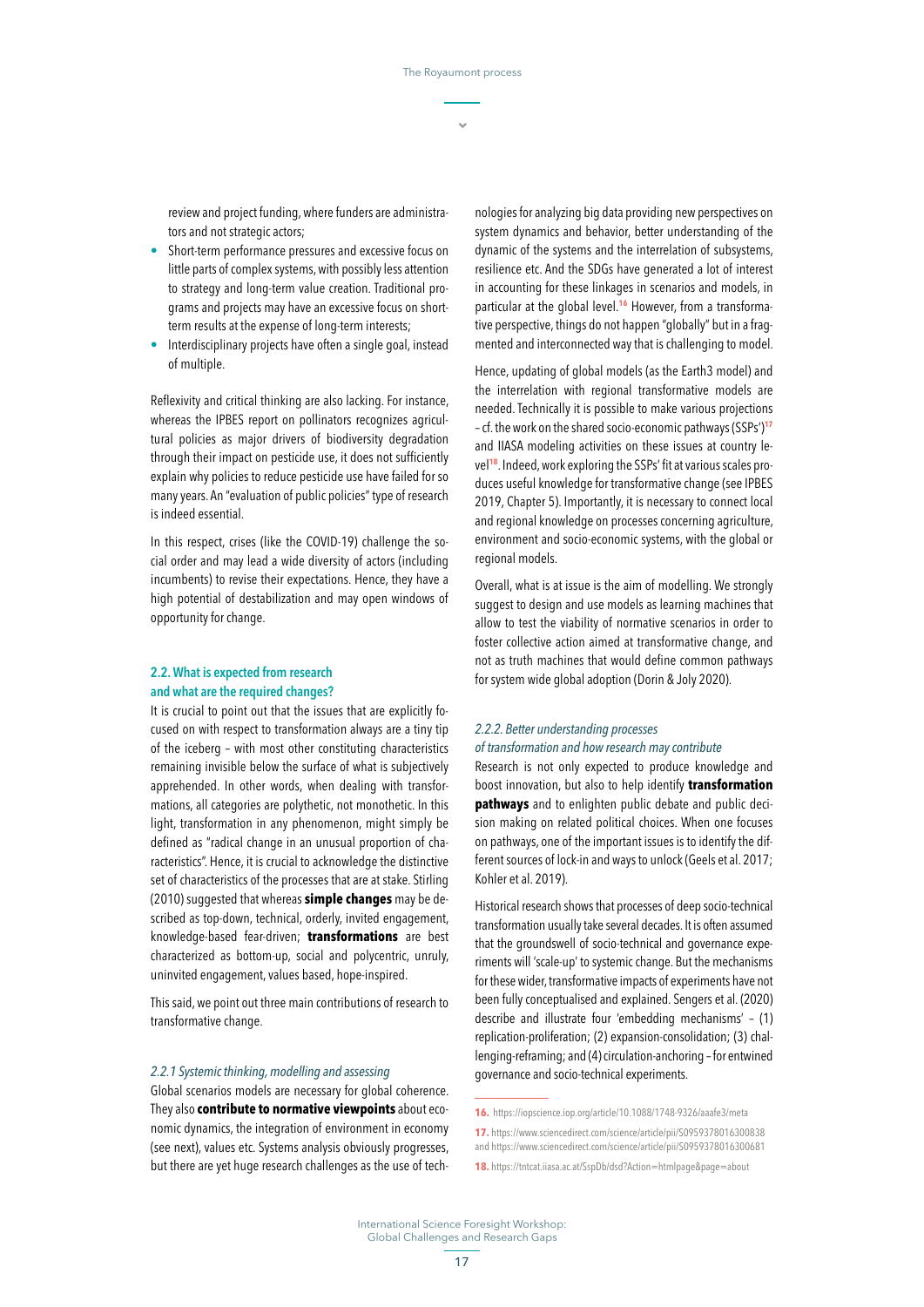The identification of lock-ins and the design of transformative pathways may speed up the process. We must learn from experiences, and especially from previous failures. For instance, the general failure of policies directed to the reduction of pesticides is both related to lack of adoption of alternative practices and to power relations in the value chains. Similarly, changes in dietary patterns are altered both by consumers preferences and routines, and by the political economy of the food supply chains. Historical research is needed to understand how dominant socio-cognitive frames (e.g., of disciplines, of concepts and theories, of training and education) and socio-economic regimes (e.g., values, interests, power relations, strategies) play – both consciously and unconsciously – and oppose the needed transitions. Any disruptive technology, just like a policy change, will imply winners and losers. When dominant actors are potential losers, they deploy complex strategies for opposing transitions.

For instance, a technology like precision agriculture is likely to have economic benefits with larger farms only, while digital agriculture may be scale neutral but questions the status of farmer's data (Basso and Antle, 2020). In the context of the loss of 90 percent of crop varieties from farmers' fields in less than a century (FAO, 2005), another example concerns novel investigation tools in plant genetics and biotechnology that offer previously inaccessible opportunities (Khatodia et al., 2016) and that may take contrasted pathways:

- **•** uncovering crop diversity and exploiting genetic variability for plant breeding through genetic markers (significant investments, rather slow breeding, diversified genotypes tailored to local needs);
- **•** engineering plants through novel biotech. e.g. CRISPR-CAS9 (large investments, stronger IP rights, faster to markets, large scale deployment since costs are high, no increase in diversity).

These different pathways to plant genetic improvement may have large implications in terms of agricultural development, crop rotations, social and environmental impacts.

Studies of socio-technical transformations also show that, whereas experimentations in protected niches occur frequently, generalization is much more difficult. This is one of the critical points to be addressed by research (Matt et al. 2017). Differentiating types of processes to support transformation at scale (e.g., mainstreaming, upscaling, outscaling) is particularly critical. In many cases the issue is not to replicate a standardized solution developed in one specific local context. It is rather to learn from the lessons of local solutions to help innovate in other contexts by overcoming similar yet distinct barriers and foster solutions that may be different. The process of agroecological innovation is illustrative of this challenge,

where shared knowledge of problems and solutions does not lead to standardized solutions. Generalisation is also about finding new connections between different elements/compoments of a system. How can we produce pesticide free food in a manner that e.g. the seeds/plants and their diversity at landscape scale improve the soil health, and reduce the use of pesticides? What new biological pest control can we find to fit in such a system, etc.?

Making such a transformation at scale questions the possibility of economies of scale in innovation processes, and thus the funding model of research and innovation, actually more linked to the concepts of the knowledge economy than to the solutions of the Green revolution. Better understanding these processes will allow integration of devices/processes that contribute to overcome blockages, to be planned at the start of a programme or a project.

As mentioned above, generalisation is not only a matter of change of dominant design but also of dominant actors. Hence, it is both a matter of emergence of new socio-technical solutions and of breaking down the current existing production systems. How is it possible to create ' space' (literally as in sufficient land, but also financial space, space in the minds of producers, space in the public debate) for the new desired production and consumption circles/cycles? How is it possible to avoid the early breaking down of the current system, and all kinds of social risk associated with the departure of the current situation (e.g. unemployment)?

Managing transformations also requires the design of more integrative policies, i.e. research and innovation, agriculture, food, social and environmental policies. This need for integration is taken into account in various government tools, such as the Biodiversity Knowledge Center of the JRC, the European Green Deal, etc. Concerning health and the environment in Western Europe countries, the reader will find some illustrations of opportunities, challenges and gaps for greater policy integration and examples of good practices in White et al. (2020).

#### *2.2.3. Production of actionable knowledge*

To contribute to transformative changes that are generally systemic, the design and implementation of integrated iterative approaches are needed. Complementarity of lab research, design, demonstration and real-life experimentation have to be looked for in order to improve collective learning processes. Experimental activity should be conducted with research tools that are as much as possible representative of the real scale and "environmental" conditions. Experimental results should be validated with more comprehensive methodologies taking into account social and environmental impacts in addition to techno-economical aspects (Ngonghala et al. 2014).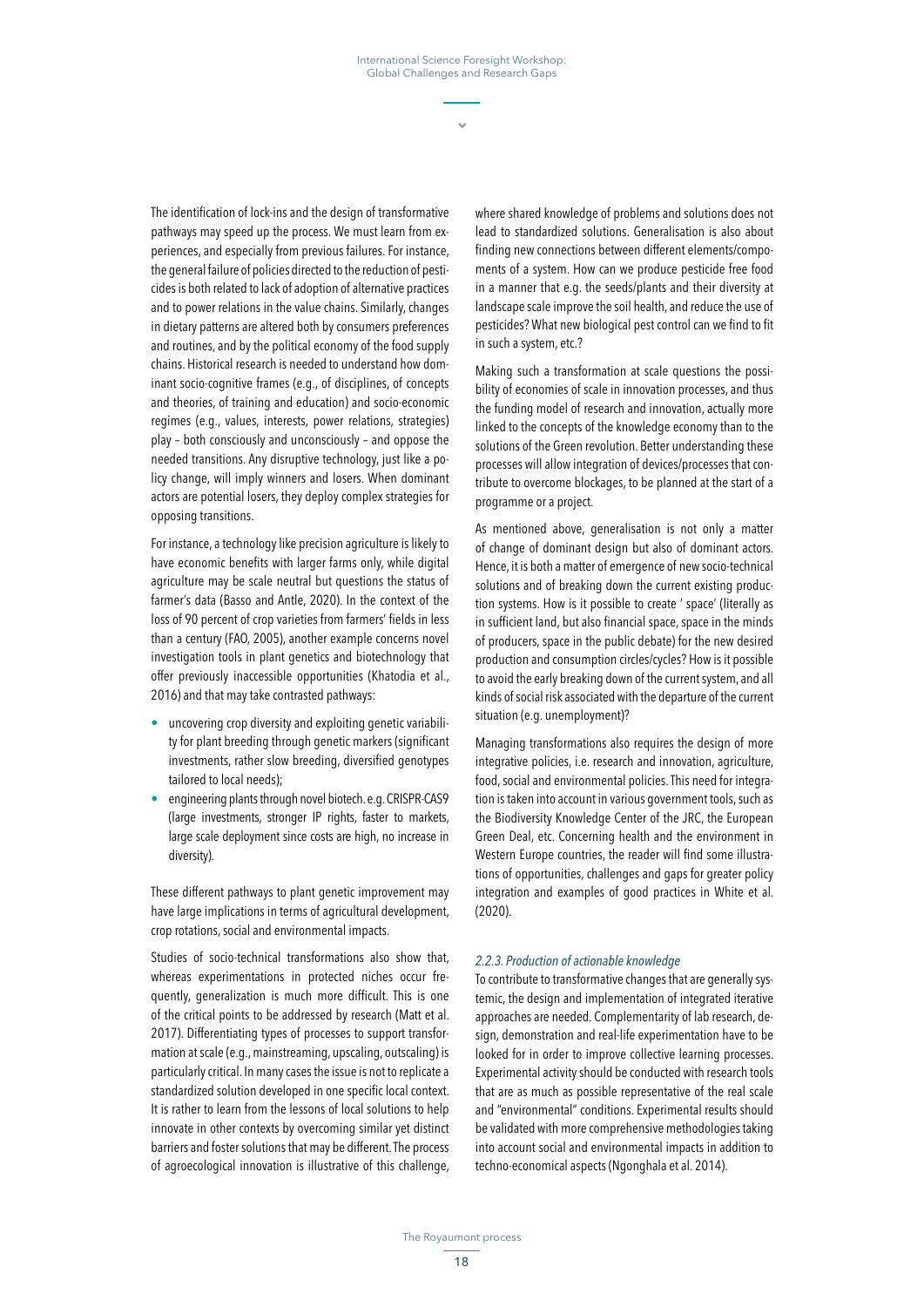Tackling complex challenges requires research to adopt an epistemology open to plurality and to design and to the implementation of interdisciplinary and transdisciplinary approaches (Hazard et al. 2020). Since they foster productive interactions of scientific knowledge, action knowledge and experiential knowledge, participatory approaches are relevant to this respect. Because they fuel a systemic look at the question at hand, they also help to identify and justify the relevance of scientific questions, with three types of possible benefits: it increases the legitimacy of research and change; it speeds up socio-technical transitions; it contributes to the deepening of citizenship and democracy.

Research on *ex post* research impact assessment shows that production of actionable knowledge is not just about providing knowledge on universal phenomena (Joly et al. 2015). *Ex post* analyses show that research that successfully contributes to socio-technical transformations generally contributes to the various steps of the impact pathway: production of knowledge and data related to specific local conditions, provision of technical objects (e.g., softwares, prototypes, new biological entities -plant varieties), technical or regulatory standards, new organizations. These various contributions of research are taken into account in the widely used scale "technology readiness level" (TRL) invented by NASA. However, against this linear representation, impact pathways are generally interactive. Productive interactions are one of the key engines of transformative research (Spaapen and Van Drooge 2011).

Whereas digital platforms that facilitate crowd-sourcing may ease the collection of data (e.g. for biodiversity observation) by non-(professional) scientists, this is only one form of participatory research. Coproduction is one of its key characteristics and it starts with the coformulation of research questions. The identification of users of the knowledge produced and of their place in research and innovation processes is a central question. It raises both pragmatic and political economy issues.

For knowledge institutions, managing the balance of excellence versus relevance is a central question. This raises institutional and organizational issues such as governance ones (whose voices count for the orientation and programing of research?) and quality control ones (e.g. from peer review to extended peer review).

Taking seriously the "local" level where socio-technical transitions take place requires to be much more attentive to local contexts, local initiatives and hence privilege bottom up processes. Funding (or research performing) agencies have to consider themselves no more as 'starting points' for projects/ programmes, but rather as facilitators/modulators. This is real revolution of perspective for institutions that usually struggle for more visibility, legitimacy and power.

Importantly, a rising expectation (and support) to research also implies new responsibilities for researchers. This starts with the need that the "right" questions are identified and framed as mentioned above. This also implies to acknowledge that science and technology do not have all the answers and to challenge the technological fix attitude that is at the core of the culture of research organisations. Low tech and social innovations are indeed part of the solution.

In closing, the radical uncertainty and complexity we have to address challenge the current control syndrome which is pervasive in modern societies. This translates into a set of key tensions that were highlighted by the COVID-19 crisis: humility (not hubris); hope (not fear); diversity (not singularity); mutualism (not hierarchy); equality (not superiority or hegemony); precaution (not calculation); flourishing (not growth); and care (not control). Indeed, this requires cultural changes both within the scientific, administrative and political arenas.

#### **3.** International research cooperation delivering actionable knowledge on land and food systems in support of Agenda 2030

The way scientific institutions are organized has large implications for scientific knowledge integration across disciplines, across scales and across sectors. Integrated understanding of the nexus of SDGs requires novel ways to organize scientific communities and research programs. This applies especially to research on land-based systems, given the increasing demands placed on these systems to provide food, fibers, bioenergies and renewable energies, recovery of valuable products, to host cities and infrastructures, maintain rural communities and tourism, or for human health and well-being, while conserving natural resources and biodiversity.

To address global challenges and contribute to desired transformation, the previous sections have called for a necessary shift in knowledge production regimes. One of the major issues relates to the lock-ins within science communities themselves, when promoting sociotechnical pathways that prove to be unsustainable and generate path dependency. This is the reason why we will keep in mind the associated challenge to promote a public good orientation for research, when looking at the potential of international co-operation.

In this section, we consider the relevance of possible pathways to improve the international dimension in research in order to fuel actionable knowledge and science-policy interfaces, from local to global. We will first consider the role of international and multi-lateral cooperation and then look at conditions for strengthening it, both in conducting research and in interfa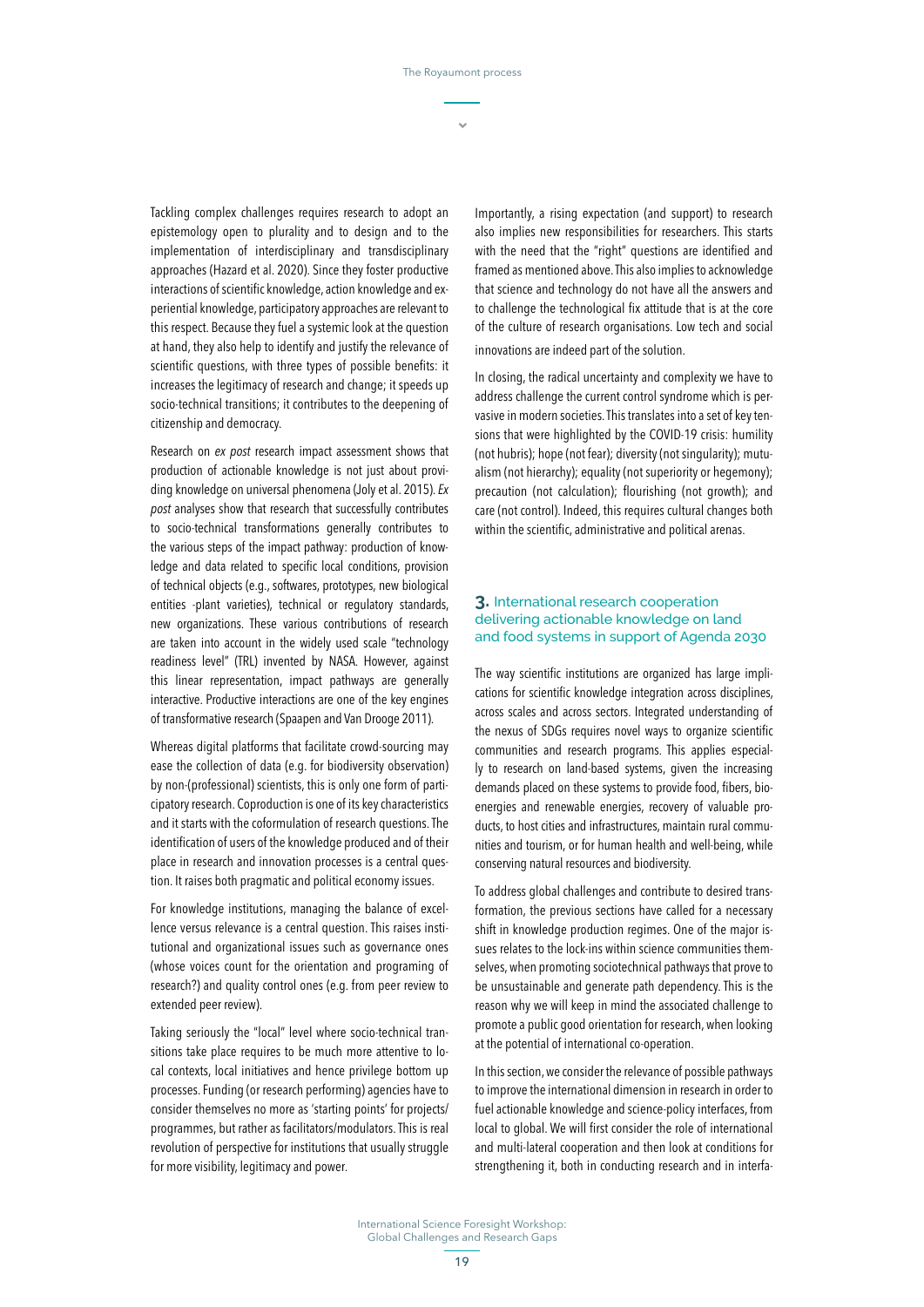cing science programming and delivery with policy decisions. We will finally suggest pathways to move forward.

## 3.1. International cooperation to strenghten science and science-policy interfaces

The 17 SDGs provide a political framework to tackle global challenges and SDG 17 calls for partnerships at all levels, in particular in the 70th paragraph of the 2030 Agenda for sustainable development for science and capacity building. When looking at complex challenges, international engagement and cooperation have become increasingly important for several reasons:

- **•** The interdependency across countries and world regions has increased over the last decades by the rise in international trade and international travels, and globalization of supply chains, technologies and financial markets. Moreover, all countries are impacted by anthropogenic planetary changes and no single country, or world region, can tackle climate change, loss of biodiversity, land degradation, malnutrition and emerging infectious diseases in isolation.
- **•** Scientific research increasingly involves international collaborations. About 75% of the research output of China, Brazil, India and South Korea remains entirely domestic, whereas international cooperation has strongly increased in Western Europe and now accounts for ca. half of the papers published (Adams et al. 2013).
- **•** Literature shows (see Wagner et al., 2019) that internationally coauthored articles tend to be more highly cited than national coauthorships (Adams et al., 2013) or sole authored work (Glänzel and Schubert, 2001; Glänzel and De Lange, 2002); that the more elite the scholar, the more likely it is that they are working at the international level (Jones et al., 2008; Parker et al., 2010); and that international research tends to be more interdisciplinary (van Raan, 2003). However, there are multiple barriers to international collaboration, including lack of funding for international work, restrictions on material and data sharing, differences in academic standards and perceived bias against scholars from emerging or developing countries (Matthews et al., 2020).
- The opportunity for extending the impact of research investments across world regions by connecting complementary skills, knowledge and capacities through an articulated involvement of international multidisciplinary groups with diverse expertise and interests. This includes the facilitation of access to diverse skills, technologies, capabilities and facilities especially for scholars from countries with low investments in research and higher education.
- **•** The need to produce global knowledge, norms, standards, conventions to shape the agenda, to frame the debate, to strengthen investments in research, and to address challenges at the global scale; this includes the importance to converge to coherent emerging outcomes, conserving the diversity of viewpoints, expertise (Finidori, 2016) and strengthening scientific communities in less advanced countries and poorly resourced regions.
- **•** The interest for undertaking international comparative analysis to value the diversity of contexts, questions and pathways in order to design innovative answers. Noting that there are no mechanisms that will deliver integrative policies everywhere and for everybody (White et al. 2020), international partnerships are also important for designing answers and solutions at local and national level, with a specific interest from territories and local governments for adapted science-policy interfaces.
- **•** The need to shape the scientific agenda for the next generation of researchers and to forge a conducive environment by acknowledging and promoting innovative and relevant international scientific programs and adapted sciencepolicy interfaces.

Last but not least, an active international scientific cooperation supports multilateralism at a time where even the UN had to reaffirm that "our challenges are interconnected and can only be addressed through reinvigorated multilateralism" (Draft declaration on the commemoration of the seventy-fifth anniversary of the United Nations).

#### 3.2. International research co-operation on land and food systems in support of Agenda 2030

To address more efficiently the Agenda 2030, revisiting international cooperation across research and higher education organizations will be pivotal. Developing (or low income) countries are often the ones most affected by land-based challenges, but have a low Human Development Index, which reduces their ability to respond to these interacting challenges (IPCC, 2019). Moereover, many developing countries are dwarfed in academic rankings. For instance, Africa is publishing less than 1% of world scientific publications. In the fields of agriculture, food and environment, all African countries are 7 times less cited than USA.

Such a strong imbalance questions how to further develop human capabilities, national science and technology capacity, and expertise in science policy in low income countries. Generic recommendations for international cooperation between developed and low income countries include: promoting co-ownership of the outcomes; applying and transferring results of joint research to local communities or industries and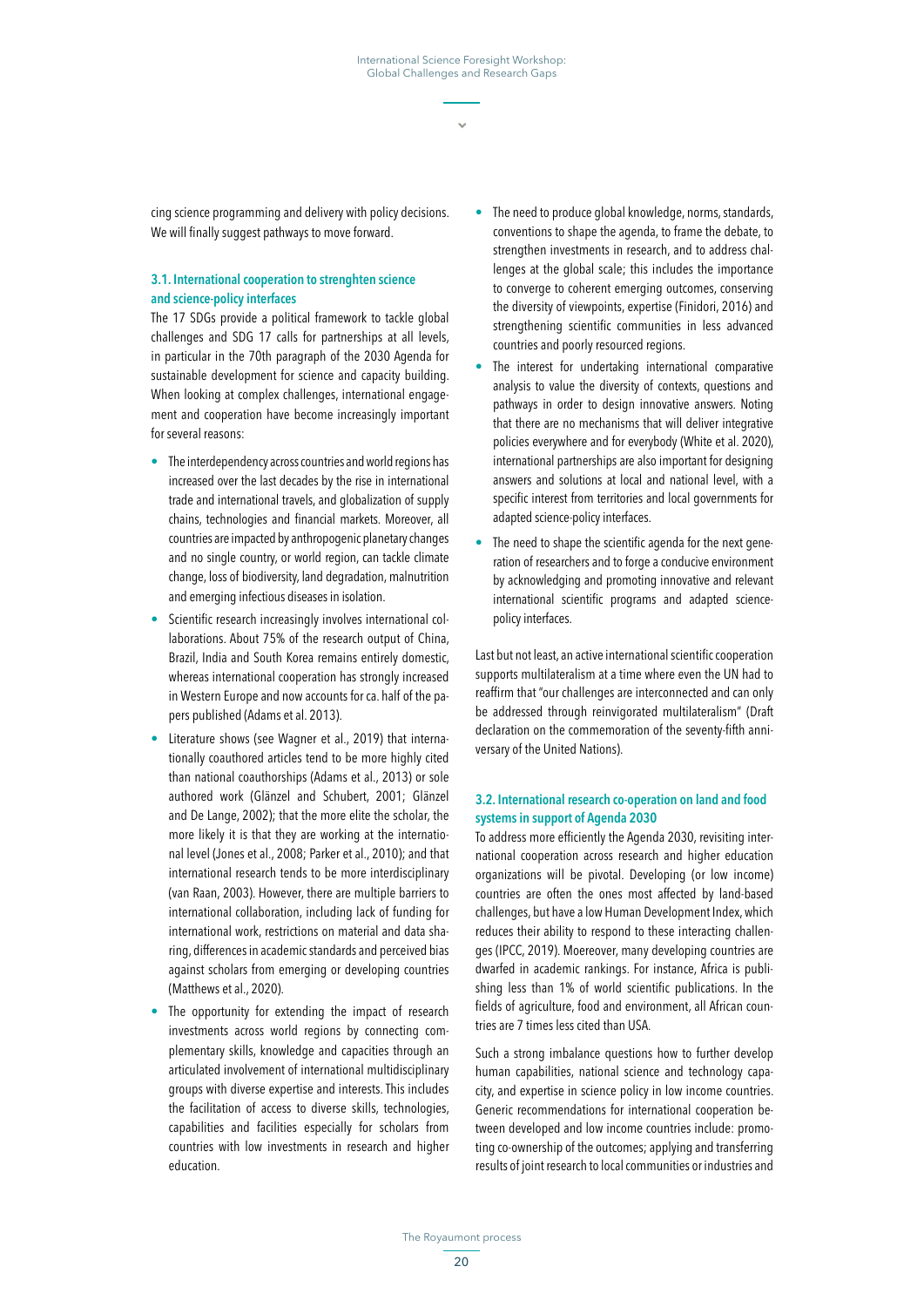to society in general; evaluating the outcomes using appropriate methodologies and indicators; coordinating and harmonising programmes and projects (OECD, 2011).

International cooperation supporting the top-down strategic priorities of Agenda 2030 is even more difficult and questions the need for an orchestration at global level of science, technology and innovation (STI). Joint activities to support this orchestration could include benchmarking, researcher mobility and capacity building, joint research programming and implementation, advanced studies and foresights supporting science-policy interfaces. There are however a number of prerequisites for this to happen with successful outcomes.

Leading research organizations from contrasted world regions could agree on a shared vision concerning the main challenges for land and food systems and the role of science and technology to overcome these challenges. Such a shared vision could be derived, in part and despite gaps, from international expert assessment reports (see Part 1) concerning response options to interconnected challenges. An agenda of action could be based on a theory of change to address the SDGs both through institutional changes and through the promotion of a global orchestration of agricultural, food and environmental research. This could facilitate the development of joined research strategies owned by universities and institutes and supported by funding agencies, in order to implement actionable knowledge supporting transitions in the land sector.

A network, or alliance, of research organizations (including universities and institutes) could be initiated across world regions to address interlinked SDGs, their synergies and tradeoffs (see part 1) and to develop actionable knowledge supporting place based innovation (see part 2). This network, or alliance, would have the opportunity to support a new regime for global knowledge production, in particular through the acknowledgement and the promotion of e.g. transdisciplinarity, data sharing and transparency, integrated modeling across scales, open science and participatory research policies. Moreover, it could shape the next generation of long term international programs.

Bringing together complementary projects and expertise in a coherent way and shaping long-term international programs implies (1) coordination, (2) project alignment, (3) leverage of existing investments and intellectual property frameworks for core themes, and (4) the establishment of cohorts of international leaders through capacity building.

Portfolio management may become a powerful tool to bridge the gap between strategy and implementation by giving research organizations the possibility to better target complex challenges with higher probability of success. In some cases, it may lead to the creation of new research teams or partnerships (modelisation; visualization systems; interdisciplinary and interorganisational centers;….). When orchestrated by multiple organizations, this may generate a conducive framework to promote synergy and collaboration, rather than unnecessary redundancies and competition for resources that are usually scarce. However, we recognize that competition is part of the research process and is needed to stimulate high quality projects and publications.

Such an ambition, also requires revisiting institutional organizations and promoting reform of institutional management by moving from doing research for exclusive academic objectives to doing research as part of problem solving. Changing culture takes time, capacity building and the monitoring of research impacts.

To support such profound changes, adapted innovative funding mechanisms and cooperation across national or regional funding agencies are indispensable, also to ensure the involvement of research organizations from low income countries. In particular, this means escaping from short termism, which is usually the dimension most relevant for funding agencies, and planning for longer periods and multiple goals with the vision of a global orchestration of research and innovation supporting the SDGs.

### 3.3. Moving beyond obstacles toward a polycentric governance of global challenges

As noted by Sengers et al. (2020) for the governance of climate change: "a more voluntarist, bottom-up international governance approach emerged for the Paris Agreement in 2015", emphasising action by nation states, and innovation by business as well as non-state action. The expectation is that new actors will take "climate action" and develop practical ways of reducing emissions, filling the "governance gap".

This trend towards a polycentric and multi-actor governance can also be observed for biodiversity, with multiple alliances aiming at restoring landscapes, protecting rainforests, oceans, wildlife, etc. In the same way, a Land Degradation Neutrality Fund, or actions like the Great Green Wall are put in place to combat land degradation. Similarly, there are multiple initiatives for food security and nutrition (see e.g. GAIN, EAT foundation) that proactively advance the agenda on malnutrition and undernourishment. This polycentric governance allows far more possibilities to design science-policy interfaces, like expert panels created by scientific journals (e.g. the Lancet Commissions) often supported by foundations. Moreover, some initiatives include scientific and technical panels from the outset (e.g. the 4 per 1000 initiative, soils for climate and food security, Rumpel et al., 2020).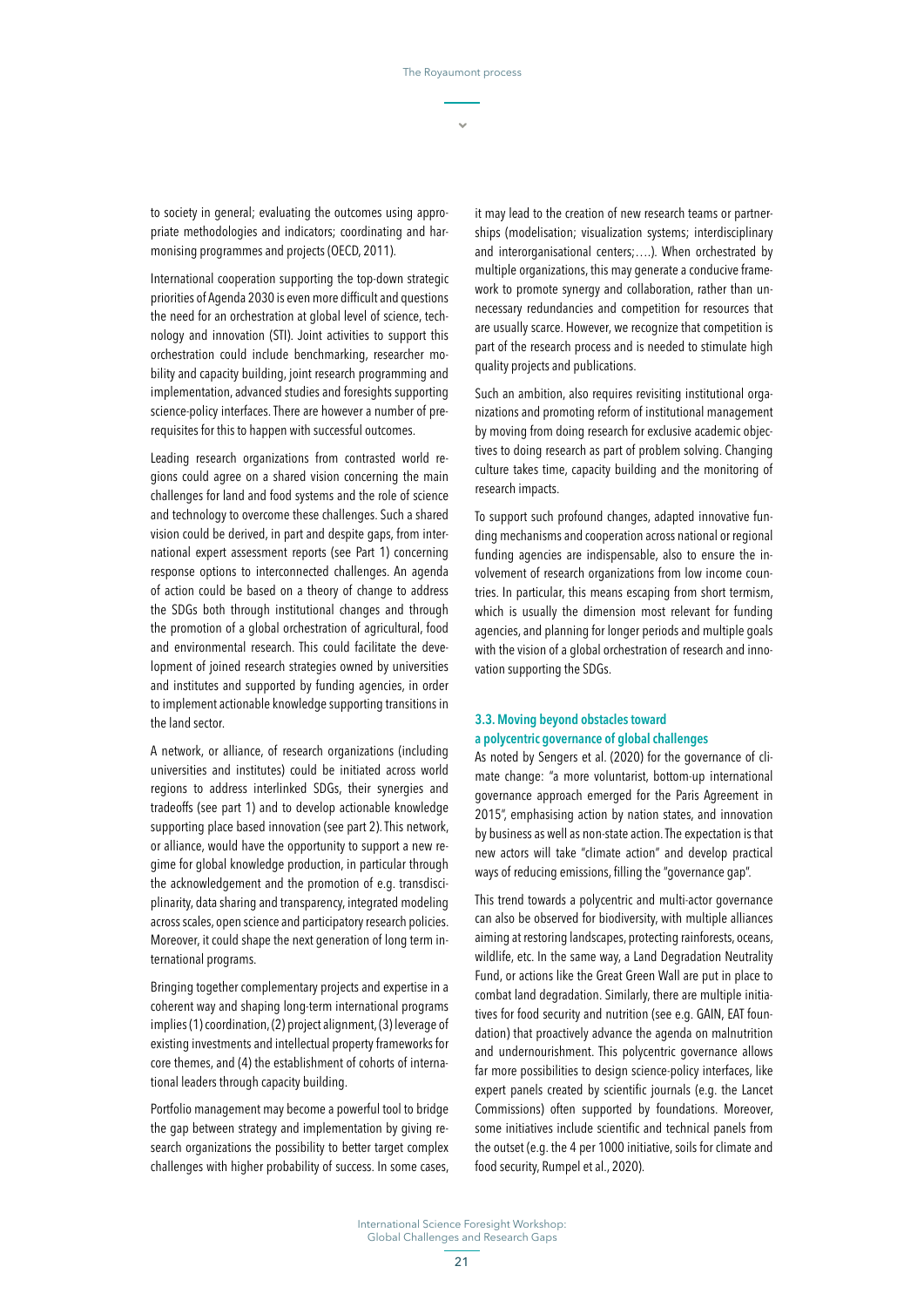These trends are reflected in institutional changes, like:

- **•** The emergence of processes under the auspices of UN conventions, such as the Koronivia process under the UNFCCC, which has seen workshops involving a dialog between climate change negotiators, funding agencies and observers, including scientists.
- **•** Some UN bodies, such as the UN Committee for Food Security, have already an extended constituency including private sector, foundations, as well as civil society including NGOs and research.
- **•** The emergence of Summits organized by the UN (such as the UN Food System Summit), or through inter-government processes (such as the One Planet Summits).

These new forms of international policy action can favor the role of research in designing and framing international ini-

tiatives on integrative responses to multiple challenges. This can be seen with recent examples: understanding the role of protected areas which are key for biodiversity, climate change and One Health issues; creating nature positive and climate neutral options through restoration of degraded ecosystems and of land, etc.

Designing appropriate arrangements for science-policy interfaces in this new context (approaches, effective tools and institutional set-ups including all relevant enablers of change, in particular foundations, development banks, investments funds, opinion makers groups and individuals) is also required. While science-policy interfaces are multiplying to address the plurality of problem, this also calls for the articulation among and between the relevant policy arenas they contribute to.

#### References

Adams J. (2013). The fourth age of research. *Nature*, 497, 557-560.

Agenda 2030. Transforming our World: the 2030 Agenda for Sustainable Development. <https://sdgs.un.org/2030agenda>

Albert, M. J. (2020). Beyond continuationism: climate change, economic growth, and the future of world (dis) order. *Cambridge Review of International Affairs,* 1-20.

Alston, Julian M., Jason M. Beddow, and Philip G. Pardey. 2009. Agricultural research, productivity, and food prices in the long run. Science 325 (5945): 1209–10. [https://doi.org/10.1126/](https://doi.org/10.1126/science.1170451) [science.1170451](https://doi.org/10.1126/science.1170451).

Argyris C., (1993), Knowledge for Action, San Franciso: Jossey BassArnott, James C., Katharine J. Mach, and Gabrielle Wong-Parodi. "Editorial overview: The science of actionable knowledge." (2020): A1-A5. Current Opinion in Environmental Sustainability.

Barnosky, A., Hadly, E., Bascompte, J. *et al.* Approaching a state shift in Earth's biosphere. *Nature* 486, 52–58 (2012). [https://doi.](https://doi.org/10.1038/nature11018) [org/10.1038/nature11018](https://doi.org/10.1038/nature11018)

Barrett, Christopher B., Tim Benton, Jessica Fanzo, Mario Herrero, Rebecca J. Nelson, Elizabeth Bageant, Edward Buckler, Karen Cooper, Isabella Culotta, Shenggen Fan, Rikin Gandhi, Steven James, Mark Kahn, Laté Lawson-Lartego, Jiali Liu, Quinn Marshall, Daniel Mason-D'Croz, Alexander Mathys, Cynthia Mathys, Veronica Mazariegos-Anastassiou, Alesha (Black) Miller, Kamakhya Misra, Andrew G. Mude, Jianbo Shen, Lindiwe Majele Sibanda, Claire Song, Roy Steiner, Philip Thornton, and Stephen Wood. Socio-technical Innovation Bundles for Agri-food Systems Transformation, Report of the International Expert Panel on Innovations to Build Sustainable, Equitable, Inclusive Food Value Chains. Ithaca, NY, and London: Cornell Atkinson Center for Sustainability and Springer Nature, 2020.

Basso, B., & Antle, J. (2020). Digital agriculture to design sustainable agricultural systems. *Nature Sustainability*, 3(4), 254-256.

Béné C., Fanzo J., Haddad L., Hawkes C., Caron P., Vermeulen S., Herrero M., Oosterveer P., 2020. Five priorities to operationalize the EAT–Lancet Commission report. Nature Food, VOL. 1, 457–459.

Breuer, A., Janetschek, H., & Malerba, D. (2019). Translating sustainable development goal (SDG) interdependencies into policy advice. *Sustainability*, 11(7), 2092.

Brundtland, G. (1987). Report of the World Commission on Environment and Development: Our Common Future. United Nations General Assembly document A/42/427.

Caron P., 2020. Confrontation des modèles : la coexistence pour naviguer entre naïveté du consensus et violence de la polarisation. In : Gasselin, P., Lardon, S., Cerdan, C., Loudiyi, S., & Sautier, D. (Eds.). (2020b, forthcoming). *Coexistence et confrontation des modèles agricoles et alimentaires : un nouveau paradigme du développement territorial ?* Versailles: Éditions Quae, pp 367-278.

Caron P., Ferrero y de Loma-Osorio G., Nabarro D., Hainzelin E., Guillou M., Andersen I., Arnold T., Astralaga M., Beukeboom M., Bickersteth S., Bwalya M., Caballero P., Campbell B.M., Divine N., Fan S., Frick M., Friis A., Gallagher M., Halkin J.P., Hanson C., Lasbennes F., Ribera T., Rockstrom J., Schuepbach M., Steer A., Tutwiler A., Verburg G. (2018). Food systems for sustainable development: Proposals for a profound four-part transformation. *Agronomy for Sustainable Development*, 38 (4): 12 p. [https://doi.org/10.1007/](https://doi.org/10.1007/s13593-018-0519-1) [s13593-018-0519-1](https://doi.org/10.1007/s13593-018-0519-1)

Collingridge, D. & Reeve, C. (1986) Science Speaks Truth to Power: The Role of Experts in Policy Making. Frances Pinter, London.

Crutzen, P. J. (2002, November). The "anthropocene". In *Journal de Physique IV (Proceedings)* (Vol. 12, No. 10, pp. 1-5). EDP sciences.

Den Boer ACL, Kok KPW, Gill M, Breda J, Cahill J, Callenius C, Caron P, Damianova Z, Gurinovic M, Lähteenmäki L, Lang T, Sonnino R, Verburg G, Westhoek H, Cesuroglu T, Regeer BJ, Broerse JEW, 2020.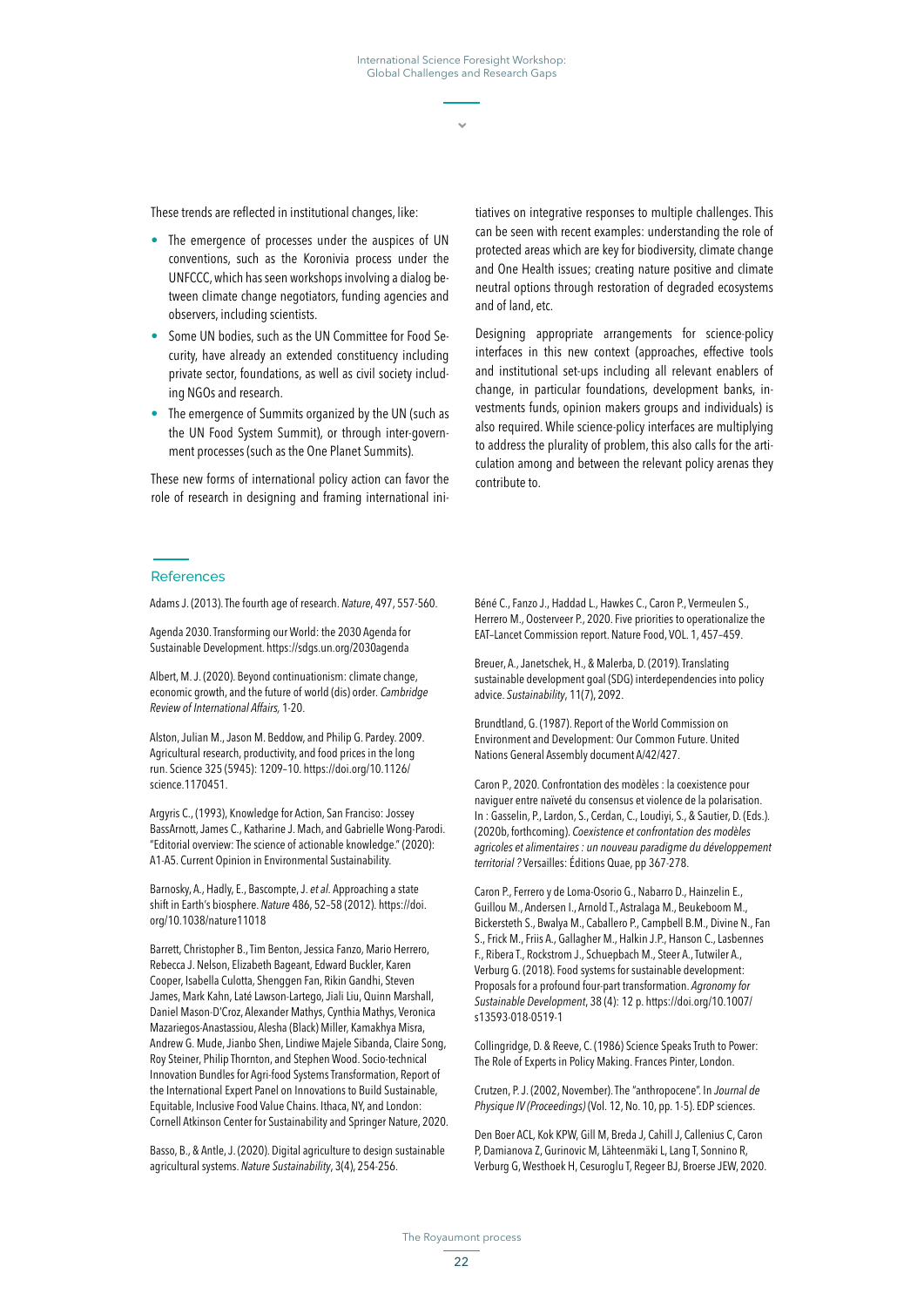Research and innovation as a catalyst for food system transformation. In: Trends in Food Science & Technology.

Desquilbet, M., Dorin, B. & Couvet, D. Land Sharing vs Land Sparing to Conserve Biodiversity: How Agricultural Markets Make the Difference. *Environ Model Assess* 22, 185–200 (2017). [https://doi.](https://doi.org/10.1007/s10666-016-9531-5) [org/10.1007/s10666-016-9531-5](https://doi.org/10.1007/s10666-016-9531-5)

Dorin, B., Le Cotty, T., 2014. Agribiom: A Tool for Scenario-Building and Hybrid Modelling, in Paillard, S., Treyer, S., Dorin, B. Agrimonde: Challenges for feeding the world in 2050, Springer and Quae, pp.9-36

Dorin, B., Joly, P.-B. 2020. Modelling world agriculture as a learning machine? From mainstream models to Agribiom 1.0. *Land Use Policy,* 96, 103624.

EAT Lancet (2019). Food in the Anthropocene: the EAT–Lancet Commission on healthy diets from sustainable food systems EAT Lancet (2019), *The Lancet*, [Volume 393, Issue 10170](https://www.sciencedirect.com/science/journal/01406736/393/10170), 2–8 February 2019, Pages 447-492.

Fanzo, J., 2018. Does Global Goal Setting Matter for Nutrition and Health?. *AMA journal of ethics*, 20(10), pp.979-986.

Farrell, J., McConnell, K. & Brulle, R. (2019). Evidence-based strategies to combat scientific misinformation. Nature Climate Change, 9, 191–195.

Finidori, H. (2016). Patterns that connect: exploring the potential of patterns and pattern languages in systemic interventions towards realizing sustainable futures. [Proceedings of the 60th annual](https://journals.isss.org/index.php/proceedings60th/issue/view/16)  [meeting of the international society for the systems sciences \(isss\),](https://journals.isss.org/index.php/proceedings60th/issue/view/16) vol. 1 no. 1.

Foray, D., Mowery, D.C., Nelson, R.R. (2012). "Public R&D and social challenges: what lessons from mission R&D programs?" *Research Policy*, Vol.41, Issue 10, pp. 1697-1702.

Fuglie, K., Gautam, M., Goyal, A., Maloney,WF. (2020). Harvesting Prosperity: Technology and productivity growth in agriculture. Washington, DC: World Bank. https://openknowledge.worldbank. org/handle/10986/32350

Gao, L., & Bryan, B. A. (2017). Finding pathways to national-scale land-sector sustainability. Nature, 544(7649), 217-222.

Geels, F., Sovacool, B.J., Schwanen, T., Sorrell, S. (2017) "Sociotechnical transitions for deep decarbonization", *Science*, Vol. 357, pp.1242-1244.

Glänzel, W., & Schubert, A. (2001). Double effort= double impact? A critical view at international co-authorship in chemistry. Scientometrics, 50(2), 199-214.

Glänzel, W., De Lange, C. (2002), A distributionalapproach to multinationality measures of international scientific collaboration, Scientometrics, 54: 75–89.

GSDR, 2019. The Global Sustainable Development Report "The Future is Now: Science for Achieving the Sustainable Development" (2019), United Nations.

Hazard, L. et al. (2020) "A tool for reflecting on research stances to support sustainability transitions", *Nature Sustainability,* https://doi. org/10.1038/s41893-019-0440-xHLPE. 2017. Nutrition and food systems.

Herrington, G. (2020). Update to limits to growth: Comparing the World3 model with empirical data. *Journal of Industrial Ecology.*

HLPE (2017) A report by the High Level Panel of Experts on Food Security and Nutrition of the Committee on World Food Security, Rome.<http://www.fao.org/3/a-i7846e.pdf>

Hulme, M. (2020). One Earth, Many Futures, No Destination. *One Earth.*

IMF. World Economic Outlook, October 2020: A Long and Difficult Ascent.

IPBES (2020) Workshop Report on Biodiversity and Pandemics of the Intergovernmental Platform on Biodiversity and Ecosystem Services. Daszak, P., Amuasi, J., das Neves, C. G., Hayman, D., Kuiken, T., Roche, B., Zambrana-Torrelio, C., Buss, P., Dundarova, H., Feferholtz, Y., Földvári, G., Igbinosa, E., Junglen, S., Liu, Q., Suzan, G., Uhart, M., Wannous, C., Woolaston, K., Mosig Reidl, P., O'Brien, K., Pascual, U., Stoett, P., Li, H., Ngo, H. T., IPBES secretariat, Bonn, Germany, DOI:10.5281/zenodo.4147317.

IPCC, 2013: Climate Change 2013: The Physical Science Basis. Contribution of Working Group I to the Fifth Assessment Report of the Intergovernmental Panel on Climate Change [Stocker, T.F., D. Qin, G.-K. Plattner, M. Tignor, S.K. Allen, J. Boschung, A. Nauels, Y. Xia, V. Bex and P.M. Midgley (eds.)]. Cambridge University Press, Cambridge, United Kingdom and New York, NY, USA, 1535 pp.

IPCC, 2018: Global warming of 1.5°C. An IPCC Special Report on the impacts of global warming of 1.5°C above pre-industrial levels and related global greenhouse gas emission pathways, in the context of strengthening the global response to the threat of climate change, sustainable development, and efforts to eradicate poverty [V. Masson-Delmotte, P. Zhai, H. O. Pörtner, D. Roberts, J. Skea, P.R. Shukla, A. Pirani, W. Moufouma-Okia, C. Péan, R. Pidcock, S. Connors, J. B. R. Matthews, Y. Chen, X. Zhou, M. I. Gomis, E. Lonnoy, T. Maycock, M. Tignor, T. Waterfield (eds.)].

IPCC,2019: Climate Change and Land: an IPCC special report on climate change, desertification, land degradation, sustainable land management, food security, and greenhouse gas fluxes in terrestrial ecosystems [P.R. Shukla, J. Skea, E. Calvo Buendia, V. Masson-Delmotte, H.-O. Pörtner, D. C. Roberts, P. Zhai, R. Slade, S. Connors, R. van Diemen, M. Ferrat, E. Haughey, S. Luz, S. Neogi, M. Pathak, J. Petzold, J. Portugal Pereira, P. Vyas, E. Huntley, K. Kissick, M. Belkacemi, J. Malley, (eds.)].

Joly, P.B., Gaunand, A., Colinet, L., Larédo, P., Lemarié, S., Matt, M. 2015. ASIRPA: A comprehensive theory-based approach to assessing the societal impacts of a research organization, Research Evaluation, 24 (4), 440-453.

Joly, P.B., Matt, M., Robinson, D. 2019. Research Impact Assessment: from ex post to real-time assessment, fteval JOURNAL, May 2019, Vol. 47, pp. 35-40

Jones, B. F., Wuchty, S., & Uzzi, B. (2008). Multi-university research teams: Shifting impact, geography, and stratification in science. Science,322(5905), 1259-1262.

International Science Foresight Workshop: Global Challenges and Research Gaps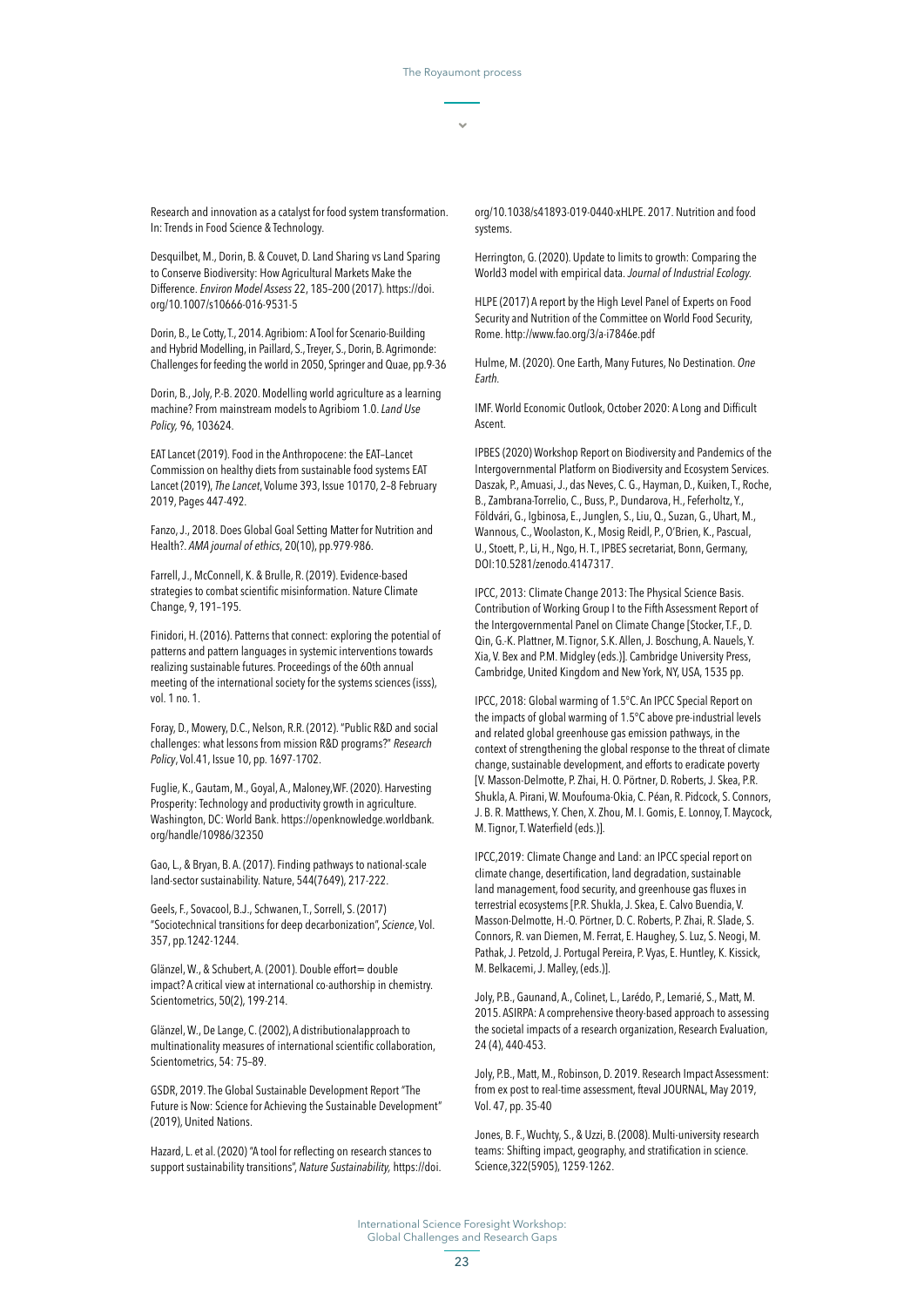JRC (2019). Mair, D., Smillie, L., La Placa, G., Schwendinger, F., Raykovska, M., Pasztor, Z. and Van Bavel, R., Understanding our Political Nature: How to put knowledge and reason at the heart of political decision-making, EUR 29783 EN, Publications Office of the European Union, Luxembourg, 2019, ISBN 978-92-76-08621- 5 (online),978-92-76-08620-8 (print), doi:10.2760/374191 (online),10.2760/910822 (print), JRC117161 Report "Understanding our political nature. How to put knowledge and reason at the heart of political decision-aking" (JRC – 2019).

Kanger, L., Schot, J. (2019) Deep transitions: Theorizing the longterm patterns of socio-technical change, Environmental Innovation and Societal Transitions, Vol. 32, pp. 7-21.

Kharas H, McAthur J. The world is off track to end hunger, so what's the solution? Brookings Institute. Published October 23, 2017. Accessed April 19, 2018. [https://www.brookings.edu/blog/future](https://www.brookings.edu/blog/future-development/2017/10/23/the-world-is-off-track-to-end-hunger-so-whats-the-solution)[development/2017/10/23/the-world-is-off-track-to-end-hunger-so](https://www.brookings.edu/blog/future-development/2017/10/23/the-world-is-off-track-to-end-hunger-so-whats-the-solution)[whats-the-solution](https://www.brookings.edu/blog/future-development/2017/10/23/the-world-is-off-track-to-end-hunger-so-whats-the-solution).

Köhler, J., Geels, F. W., Kern, F., Markard, J.,…, Turnheim, B., Welch, D. & Wells, P. 2019. An agenda for sustainability transitions research: State of the art and future directions. *Environmental Innovation and Societal Transitions,* 31, 1-32.

Kurian, M (2017) The water-energy-food nexus Trade-offs, thresholds and transdisciplinary approaches to sustainable development. *Environmental Science & Policy,* 68, 97-106.

Lamb WF et al. (2020). Discourses of climate delay. Global Sustainability 3, e17, 1–5. <https://doi.org/10.1017/sus.2020.13>

Le Quéré, C., Jackson, R.B., Jones, M.W. et al. Temporary reduction in daily global CO2 emissions during the COVID-19 forced confinement. *Nat. Clim. Chang.* (2020). [https://doi.org/10.1038/](https://doi.org/10.1038/s41558-020-0797-x) [s41558-020-0797-x](https://doi.org/10.1038/s41558-020-0797-x)

Lenton T. et al, "Climate tipping points – too risky to bet against" (2019), Nature, 575.

Liu, J. Yang, W., Li, S. 2016. Framing ecosystem services in the telecoupled Anthropocene. Front. Ecol. Environ. 14, 27-36. https://doi.org/10.1002/16-0188.1R.

Mach, K., Carmen Lemos, M. et al. 2020. Actionable knowledge and the art of engagement, Current Opinion in Environmental Sustainability. 42, pp. 30-37.

Matt, M. *et al.* (2017) "Opening the black box of impact – Ideal-type impact pathways in a public agricultural research organization", *Research Policy,* 46(1). doi: 10.1016/j.respol.2016.09.016.

Matthews, K. R., Yang, E., Lewis, S. W., Vaidyanathan, B. R., & Gorman, M. (2020). International scientific collaborative activities and barriers to them in eight societies. *Accountability in Research*, 1-19.

Mazzucato M. (2018) "Mission-Oriented Research & Innovation in the European Union - A problem-solving approach to fuel innovationled growth" *Governing Missions in the European Union"*, European Commission.

Miller, C., Wyborn, C. 2020. Co-production in global sustainability: Histories and theories, Environmental Science and Policy 113 (2020) 88–95.

National Intelligence Council, 2017; CIA 2035 prospective report Global Trend, Paradox of Progress. National Intelligence Council, January 2017, NIC 2017-001, Washington D.C. ISBN 978-0-16- 093614-2.

Ngonghala CN, Plucinski MM, Murray MB, Farmer PE, Barrett CB et al. (2014). Poverty, Disease, and the Ecology of Complex Systems. PLoS Biology 12: e1001827. Doi: 10.1371/journal.pbio.10001827

OECD, 2011. OECD Global Science Forum. OECD Global Science ForumOpportunities, Challenges and Good Practices in International Research Cooperation between Developed and Developing CountriesOpportunities, Challenges and Good Practices in International Research Cooperation between Developed and Developing Countries, April 2 011

Parker, J. N., Lortie, C., & Allesina, S. (2010). Characterizing a scientific elite: the social characteristics of the most highly cited scientists in environmental science and ecology.Scientometrics,85(1), 129-143.

Lamy P. et al. (2017) "Investing in the European future we want - Report of the independent High Level Group on maximising the impact of EU Research & Innovation Programme", European Commission.

Pellegrini, P., & Fernández, R. J. (2018). Crop intensification, land use, and on-farm energy-use efficiency during the worldwide spread of the green revolution. *Proceedings of the National Academy of Sciences*, 115(10), 2335-2340.

Pradhan, P., Costa, L., Rybski, D., Lucht, W., & Kropp, J. P. (2017). A systematic study of Sustainable Development Goal (SDG) interactions. *Earth's Future*, 5(11), 1169-1179.

Ramirez, M., Romero, O., Schot, J., & Arroyave, F. (2019). Mobilizing the Transformative Power of the Research System for Achieving the Sustainable Development Goals. SPRU Working Paper Series.

Raworth, K. (2017). A Doughnut for the Anthropocene: humanity's compass in the 21st century. The Lancet Planetary Health, 1(2), e48-e49.

Rockström, J., Steffen, W., Noone, K., Persson, Å., Chapin III, F. S., Lambin, E., ... & Foley, J. (2009). Planetary boundaries: exploring the safe operating space for humanity. *Ecology and society*, 14(2).

Rumpel, C., Amiraslani, F., Chenu, C., Cardenas, M. G., Kaonga, M., Koutika, L. S., ... & Wollenberg, E. (2020). The 4p1000 initiative: Opportunities, limitations and challenges for implementing soil organic carbon sequestration as a sustainable development strategy. *Ambio*, 49(1), 350-360.

Sachs, J. D., Schmidt-Traub, G., Mazzucato, M., Messner, D., Nakicenovic, N., & Rockström, J. (2019). Six transformations to achieve the sustainable development goals. *Nature Sustainabilit*y, 2(9), 805-814.

Schmidt-Traub, Guido, Michael Obersteiner, and Aline Mosnier. "Fix the broken food system in three steps." Nature (2019): 181-183.

Schot, J. and Steinmueller, W. E. (2018) 'Three frames for innovation policy: R&D, systems of innovation and transformative change', *Research Policy*. doi:10.1016/j.respol.2018.08.011.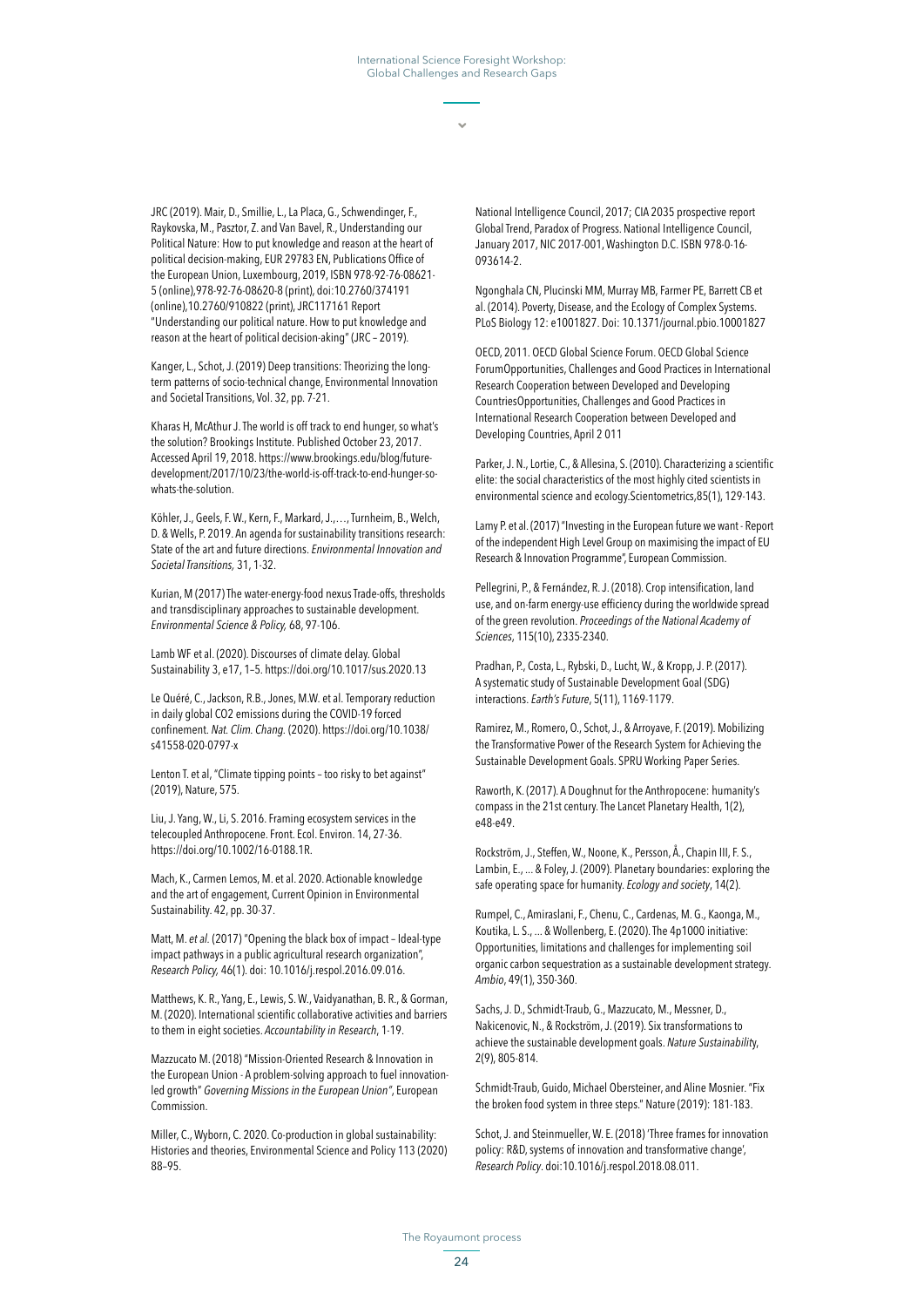Schwoob, M.H., Timmer, P., Andersson, M., Treyer, S. (2018) "Agricultural transformation pathways toward the SDGs", in Agriculture and Food Systems to 2050, Serraj, R., Pingali, P. (eds) World Scientific Series in Grand Public Policy Challenges of the 21<sup>st</sup> Century Vol 2, World Scientific, 680p.

Scoones, I., Dtirling, A. et al. 2020.Transformations to sustainability: combining structural, systemic and enabling approaches, Current Opinion in Environmental Sustainability. 42, pp. 65-75.

Sengers, F., Turnheim, B., & Berkhout, F. (2020). Beyond experiments: Embedding outcomes in climate governance. *Environment and Planning C: Politics and Space*, 2399654420953861.

SOFI (2017). FAO, IFAD, UNICEF, WFP, WHO. The State of Food Security and Nutrition in the World (SOFI) Report 2017

SOFI (2020). FAO, IFAD, UNICEF, WFP, WHO. The State of Food Security and Nutrition in the World (SOFI) Report 2020

Sonnino, R., Callenius, C., Lähteenmäki, L., Breda, J., Cahill, J., Caron, P., Damianova, Z., Gurinovic, M. A., Lang, T., Laperriere, A., Mango, C., Ryder, J. Verburg G., Achterbosch, T., den Boer, A.C.L., Kok, K.P.W., Regeer, B.J., Broerse, J. E. W., Cesuroglu, T., Gill, M. (2020). Research and Innovation Supporting the Farm to fork Strategy of the European Commission. Published by FIT4FOOD2030. Available through <https://fit4food2030.eu/reports-publications/>

Spaapen, J. M., & Van Drooge, L. (2011). Introducing 'productive interactions' in social assessment. *Research Evaluation*, 20/3: 211–8.

Stafford-Smith, M., Griggs, D., Gaffney, O., Ullah, F., Reyers, B., Kanie, N., ... & O'Connell, D. (2017). Integration: the key to implementing the Sustainable Development Goals. *Sustainability Scienc*e, 12(6), 911-919.

Steffen, W., Richardson, K., Rockström, J., Schellnhuber, H. J., Dube, O. P., Dutreuil, S. & Lubchenco, J. (2020). The emergence and evolution of Earth System Science. *Nature Reviews Earth & Environment*, 1(1), 54-63.

Stirling, A. (2010) "Keep it complex", *Nature*, Vol.468, pp.1029-1031

UNIDO, "Economics of Technological Lippfrogging", Inclusive and Sustainable Industrial Development Working Paper Series, WP 17 (2019).

Van Raan, A. F. (2003). The use of bibliometric analysis in research performance assessment and monitoring of interdisciplinary scientific developments.Technology Assessment-Theory and Practice,1(12), 20-2

Van Vuuren, D., Riahi, K., Calvin, K. V., Dellink, R., Emmerling, J., Fujimori, S., ... & O'Neill, B. (2017). The Shared Socio-economic Pathways: Trajectories for human development and global environmental change. *Global Environmental Change*, 42 (PNNL-SA-120880).

Wagner, C. S., Whetsell, T. A., & Mukherjee, S. (2019). International research collaboration: Novelty, conventionality, and atypicality in knowledge recombination. *Research Policy*, 48(5), 1260-1270.

Weber, K. M. and Rohracher, H. (2012) 'Legitimizing research, technology and innovation policies for transformative change: Combining insights from innovation systems and multi-level perspective in a comprehensive "failures" framework', *Research Policy.* doi: 10.1016/j.respol.2011.10.015.

White P.C.L., Guégan J.-F., Keune H., De Bell S., Geijzendorffer I. R., Hermans C. M. L., Prieur-Richard A. H., Iroegbu C., Stone D., Vanwambeke S., de Vries S., Ford A. and Graham H. (2020). Integrative policy development for healthier people and ecosystems: a European case analysis. Area 52: 495-504. DOI: 10.1111/ area.12618